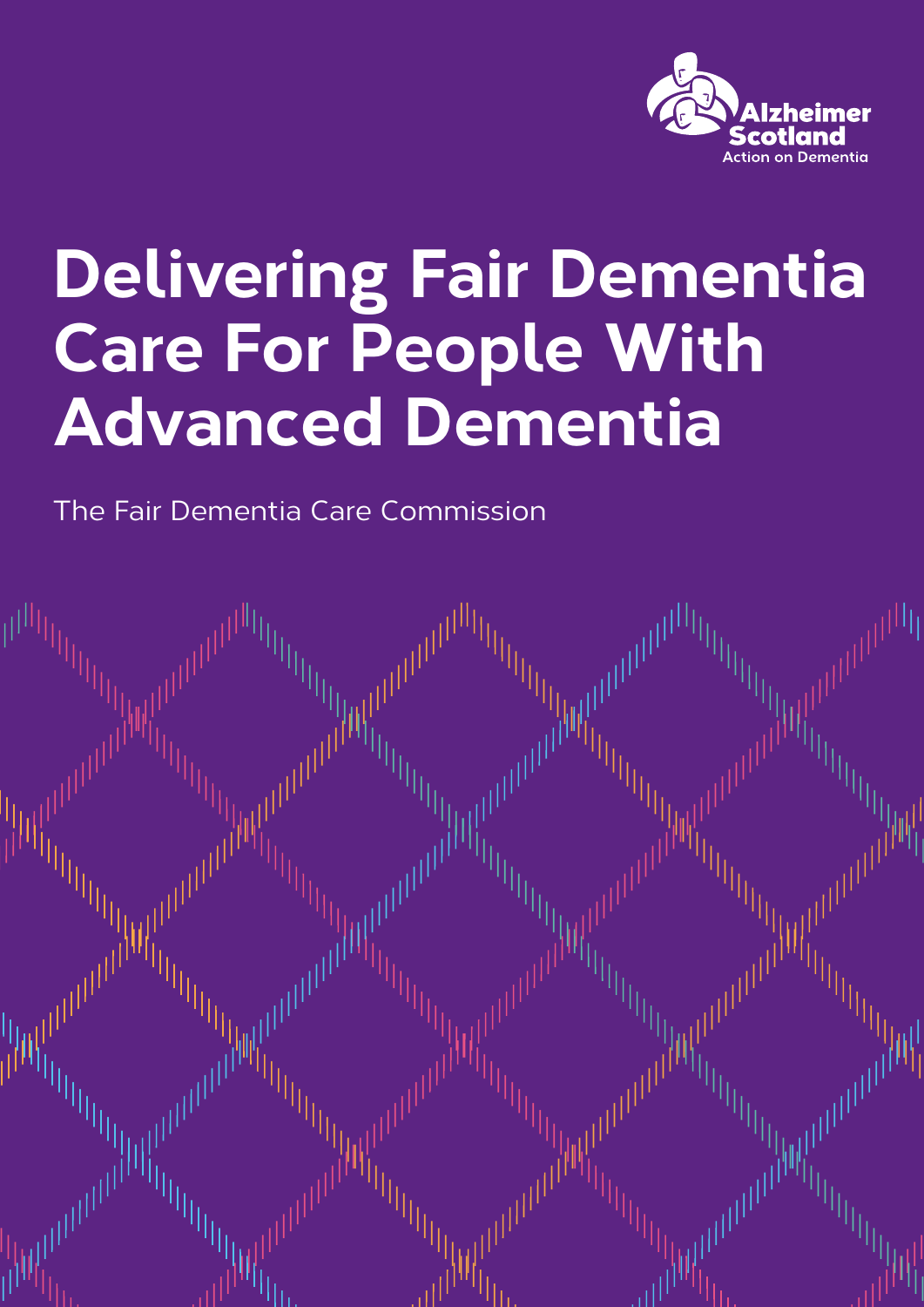

### **Contents**

| <b>About the Fair Dementia Care Commission</b>                  | 4  |
|-----------------------------------------------------------------|----|
| <b>Foreword Henry McLeish</b>                                   | 6  |
| <b>Foreword Henry Simmons</b>                                   | 8  |
| <b>Executive summary</b>                                        | 9  |
| <b>Chapter 1 Introduction</b>                                   | 11 |
| <b>Chapter 2 Defining advanced dementia</b>                     | 14 |
| <b>Chapter 3 Estimating the prevalence of advanced dementia</b> | 17 |
| <b>Chapter 4 Counting the cost</b>                              | 19 |
| <b>Chapter 5 Social care charging frameworks</b>                | 21 |
| <b>Chapter 6 Report Conclusion</b>                              | 26 |
| <b>References</b>                                               | 27 |
| <b>Appendix</b>                                                 | 29 |

**Appendix**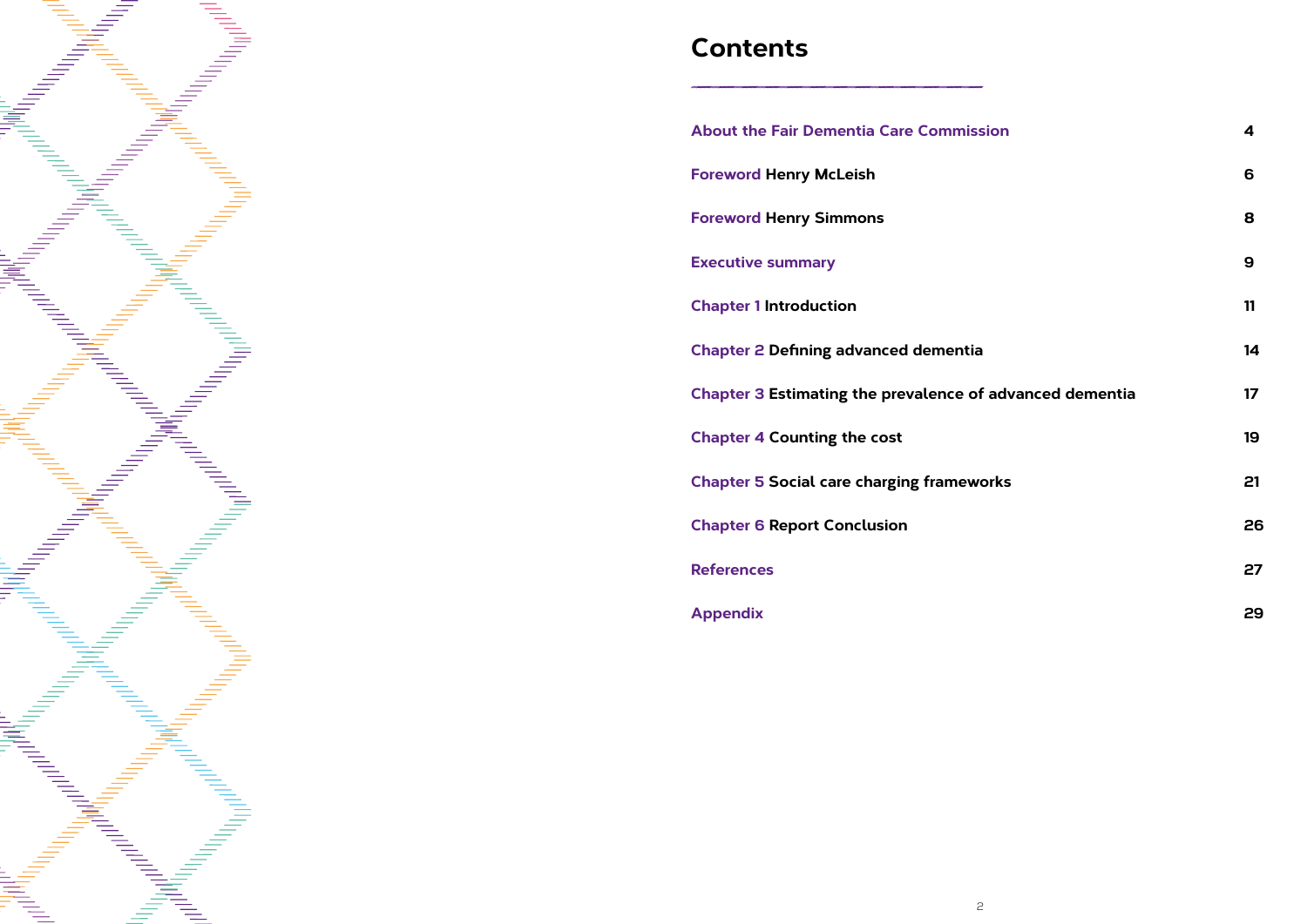## **About the Fair Dementia Care Commission**

Following on from the publication of Alzheimer Scotland's Advanced Dementia Practice Model, we decided to establish an expert group led by Henry McLeish to work in partnership with Alzheimer Scotland, in order to explore in more depth the issues surrounding advanced stage dementia and our current health and social care system.

### **Commission members**

**Henry McLeish** – Chair of Fair Dementia Care Commission **Prof Jo Armstrong** - Economist and Researcher, Glasgow University **Robert Bain** – Health Economics Data Intern, Alzheimer Scotland **Joanna Boddy** – National Dementia Carers Action Network (NDCAN) member **Amy Dalrymple** – Head of Policy, Alzheimer Scotland **Myra Lamont** – NDCAN member and retired senior nurse (for initial meetings) **Owen Miller** – Policy Officer, Alzheimer Scotland **Jim Pearson** – Director of Policy and Research, Alzheimer Scotland **Dr Tom Russ** – Consultant Psychiatrist & Honorary Clinical Senior Lecturer, University of Edinburgh **Prof Debbie Tolson** – Director of the Alzheimer Scotland Centre for Dementia Policy, University of the West of Scotland **Kirsty Yanik** – Communications Manager, Alzheimer Scotland

- 
- 
- 
- 
- 
- 
- 
- 
-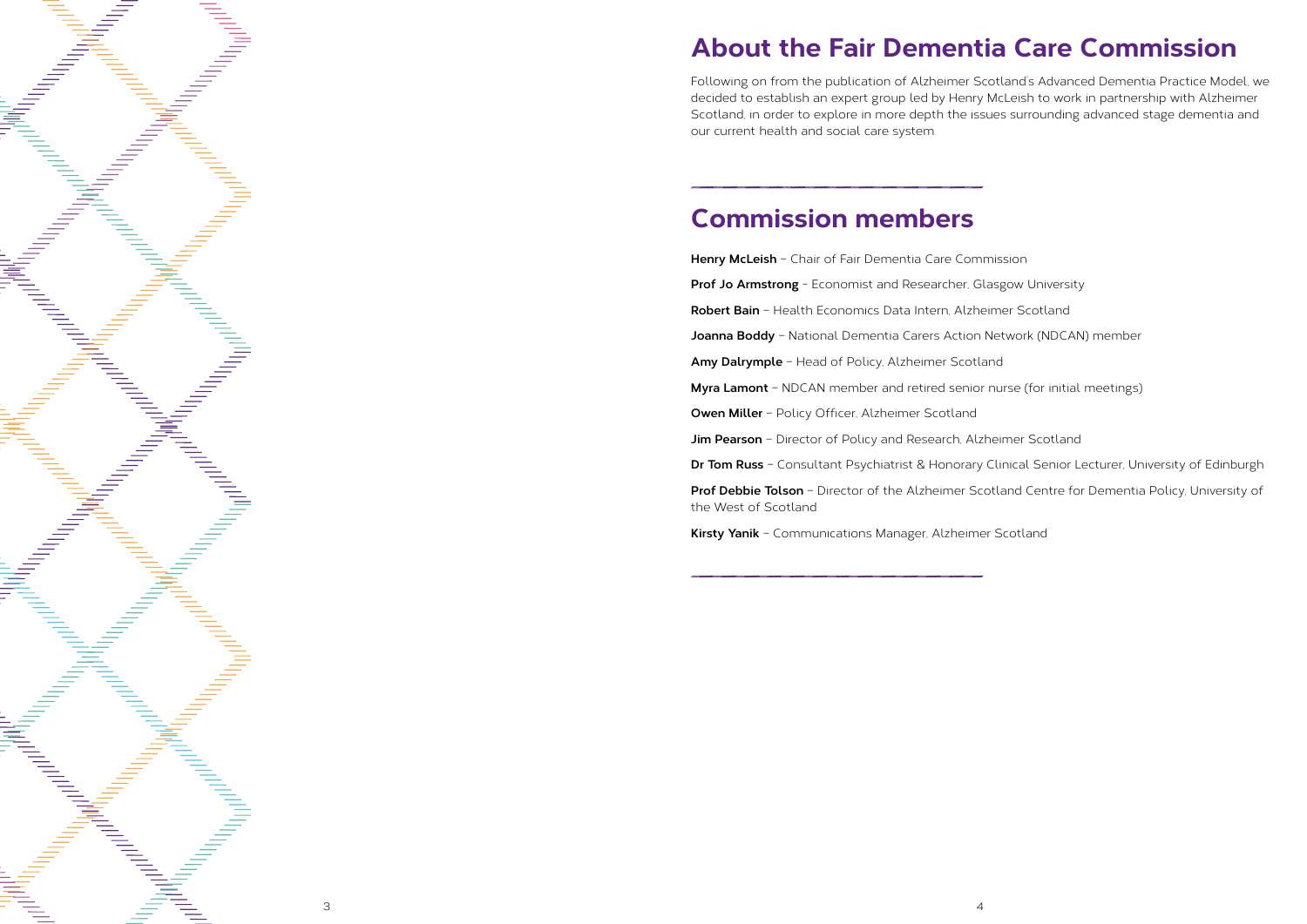**"This report has set out a definition of advanced dementia to identify those whose needs have become increasingly and primarily health care needs."**

#### **Henry McLeish**

Chair of the Fair Dementia Care Commission

## **Foreword** Henry McLeish

It gives me great satisfaction to present to you Alzheimer Scotland's Fair Dementia Care Commission report: Delivering Fair Dementia Care for People with Advanced Dementia. I would like to thank all the commission members for the commitment and expertise they have contributed, both individually and collectively, over the past 18 months.

As we discover more about dementia and develop a better understanding of the disease processes which cause dementia, it is crucial that we reflect on how we respond to the needs of people living with what is a progressive and terminal illness. Our understanding of dementia is changing. We have a better understanding of advanced dementia and the complex physical and psychological symptoms experienced in advanced dementia and at end of life. However, this understanding is not yet reflected in current policy and practice. As a result, the increasing health care needs of people with advanced dementia are not always recognised or met. Instead we continue to respond to the increasing health care needs through social care services. This creates two significant and obvious inequities. Firstly, people with advanced dementia do not have access to the health care they have a right to and secondly, they are disproportionately subject to charges for social care in their own homes or in care homes.

This report has set out a definition of advanced dementia to identify those whose needs have become increasingly and primarily health care needs. By recognising and identifying advanced dementia we can work towards ensuring that people living and dying with advanced dementia can have equity of access to the health care they need on an equal basis to those who have other progressive terminal illnesses, and which is free at the point of delivery.

The report also highlights the unnecessary complexity, variability, and lack of transparency in the processes for social care financial assessments, particularly for non-residential care. For most members of the public these must appear as an impenetrable jungle, impossible to navigate. The fact that there are 32 different charging policies across Scotland which cannot easily be compared, or understood, by those who are subject to them is inherently wrong. We can, and we must, do better than this.

Scotland is internationally recognised as having some of the most progressive dementia policy. In many respects Scotland has made good progress. However, there is still much to do to close the gap between the aspirations of national policy and the lived experience of people with dementia, their families and carers. Ensuring that we end the inequities highlighted in this report will be significant progress towards achieving that.

On behalf of Alzheimer Scotland and the members of this commission, I ask that Scottish Government accept and act on the recommendations set out in this report so that we can work towards delivering fair dementia care for people with advanced dementia.

#### **Henry McLeish**

Chair of the Fair Dementia Care Commission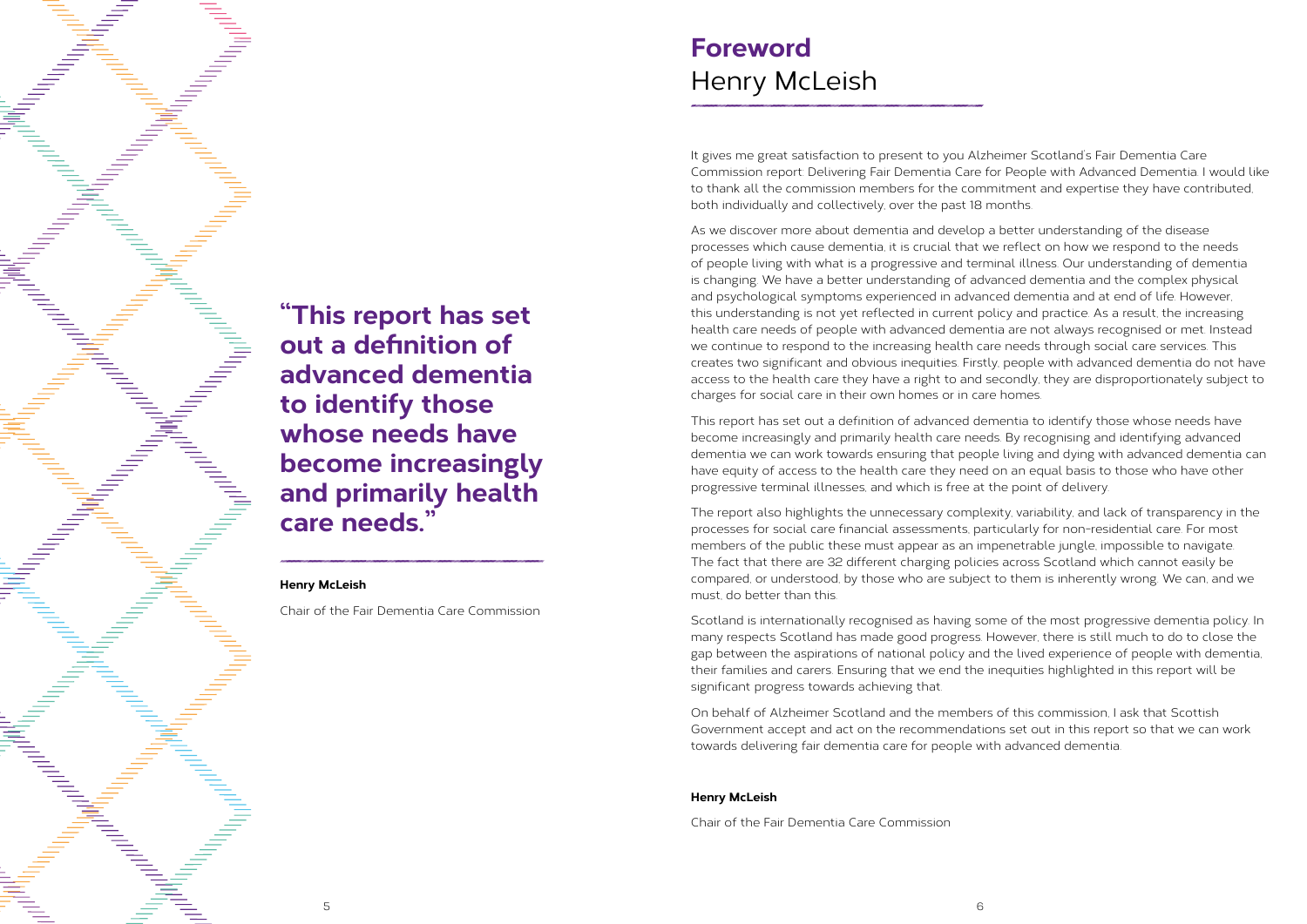**"We ask that the Scottish Government lead the way by committing to starting the journey towards delivering fair dementia care for those with advanced dementia in Scotland."**

#### **Henry Simmons**

Chief Executive, Alzheimer Scotland

Firstly, I would like to express our sincere gratitude and thanks to the chair of the Fair Dementia Care Commission, Henry McLeish, and to all of the members of the commission who dedicated their commitment and time to fully exploring the complex issue of fair dementia care, resulting in this detailed yet concise report. I would also like to thank the people living with dementia, carers, professionals and members of Alzheimer Scotland who have helped us understand the lived experience and current difficulties within our system for people with advanced dementia.

It is often the case that something which is so obvious and so clear often goes unnoticed by the many people and organisations who are best placed to effect change. It is clear from this Fair Dementia Care report that this is the case for the many thousands of people living with advanced dementia, their carers and their families. Every day they are dealing with the complexity of their changing needs. The physical, emotional and psychological challenges that they are experiencing are so clear and so obvious to them and those professionals supporting them. Yet, despite this, we do not appear to have seen this. Within our current policy and practice construct there is no evident understanding of advanced dementia, the changing nature of individual needs do not appear to have been properly understood and it would seem very clear that once diagnosed with dementia, people are boxed into an ongoing social care construct which they subsequently pay for on an ongoing basis.

It is understandable that, if there is no agreed definition or construct of advanced dementia, the flow of appropriate person-centred policy and practice will be disrupted. In truth, form will always follow function and we believe that this lack of agreed definition within our policy context has had a significant part to play in driving people with advanced dementia into what is very obviously an unequal and subsequently unfair position when compared with other progressive terminal conditions.

This report sets out a definition of advanced dementia. It highlights how, in the absence of this. our system has reacted without any clear guidance and what the problems are because of this. It offers a way forward; a way of rectifying this unintended inequality - a way which is progressive and fair for people with advanced dementia, their carers and families.

Now that we have a detailed understanding of this inequality and can see very clearly that people with advanced dementia have, in fact, very complex health care needs it would be entirely wrong not to fully review how we support and care for this group of people which includes the vital topic of how their care and treatment is paid for. We need to build a new form around this function.

Whilst we understand that it will require significant effort and dedication to fully transform our system, we ask that the Scottish Government lead the way by accepting the definitions and recommendations in this report and commit to starting the journey towards delivering fair dementia care for those with advanced dementia in Scotland.

#### **Henry Simmons**

Chief Executive , Alzheimer Scotland

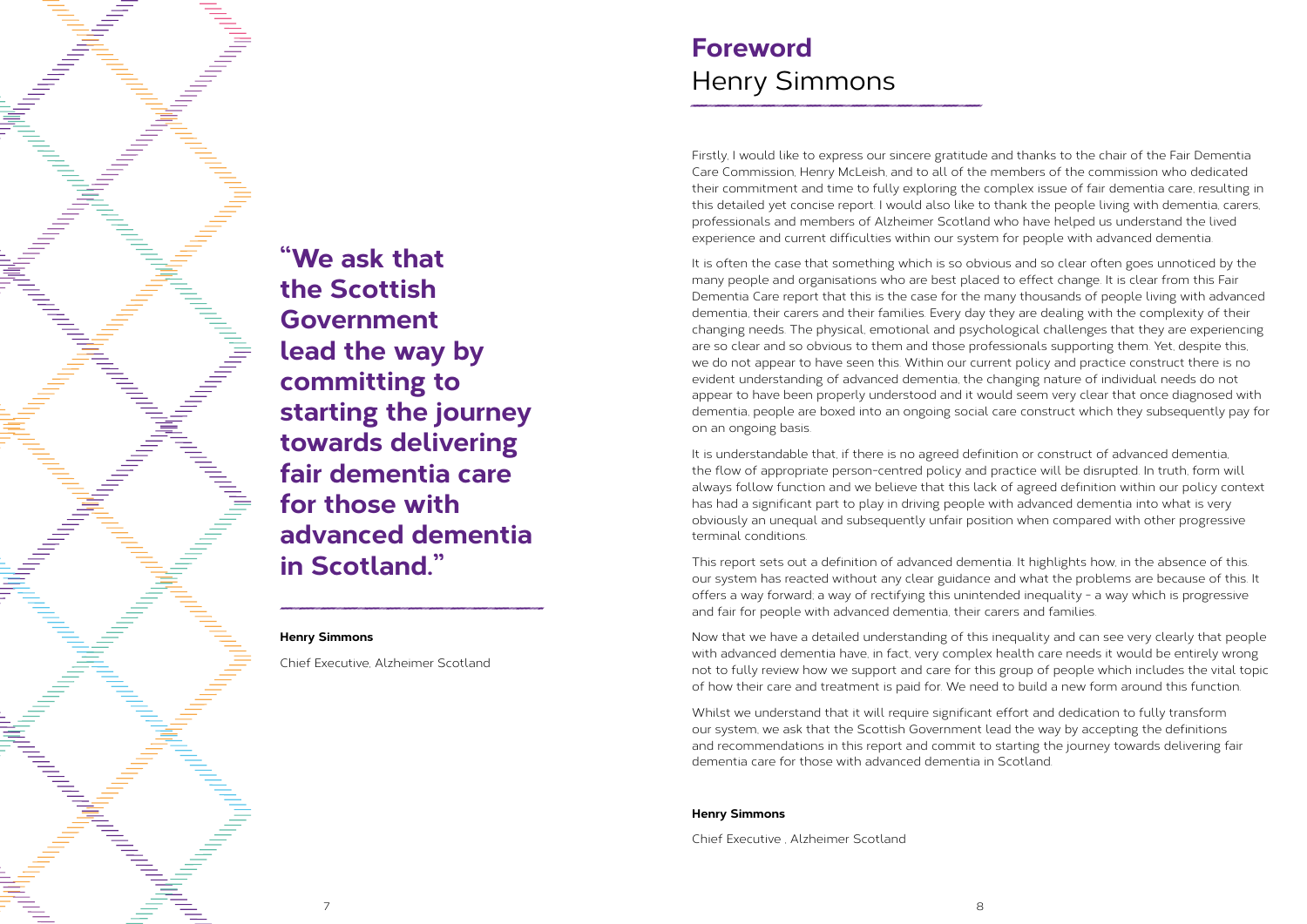Dementia is a condition associated with diseases such as Alzheimer's disease which are progressive terminal illnesses. Advanced dementia means living for months, sometimes years, with complex health care needs before reaching the terminal and end of life phase of the illness. There is growing evidence that the current application of a predominately social care model, at this stage in the illness, is failing to meet the specific health care needs of people living with advanced dementia. Consequently, people with advanced dementia may be denied access to the expert dementia-specific health and palliative care required to meet their needs and are disproportionately subjected to social care charges. This is clearly an inequality that needs to be addressed to align the experience of people with dementia with other progressive and terminal conditions.

The Fair Dementia Care Commission was established to review how we understand and respond to the complex health care needs of people living with advanced dementia in Scotland. Specifically, the Commission sought to:

- 1. Determine how advanced dementia is defined and recognised in practice
- 2. Estimate the size of the population of people living with, and dying from, advanced dementia in Scotland
- 3. Examine and describe the current charges and cost framework of advanced dementia care
- 4. Make recommendations on what needs to change for Scotland to lead the way in achieving fair dementia care from diagnosis to the end of life.

#### **What we did**

The commission used a combination of desk-based research methods to review current literature and existing data. We facilitated two meetings to elicit ideas and opinions of expert health care practitioners and family carers on how to define advanced dementia and how to recognise advanced dementia in practice. A managed democratic approach to the discussions was adopted based on the nominal group technique.

#### **What we found**

- Dementia is caused by progressive neurological disease processes, such as Alzheimer's disease
- Advanced dementia produces complex health and nursing care needs
- People with advanced dementia do not currently have equality of access to the health care they need – instead advanced dementia remains essentially a social care response
- People with advanced dementia are disproportionately subject to social care charges for what are primarily health and nursing care needs
- People with advanced dementia are paying an estimated £50.9m per year in social care charges for care which doesn't provide the health or nursing care they require
- The current system of social care charges is complex, lacks transparency and is variable across Scotland

The current provisions for mitigating social care charges such as free personal and nursing care do not address the health care needs of people with advanced dementia – nor do they equate to the actual cost of care.

#### **Recommendations**

- That the Commission definition of advanced dementia is used and implemented in practice
- That advanced dementia is recognised as a continuum which includes, but is not confined to, end of life and dying
- The Scottish Government commits to recognising that the needs of people with advanced dementia are health care needs and ensure equality of access to appropriate health and nursing care, which is free at the point of delivery
- The Scottish Government commits to investigating the costs of implementing appropriate and free health care for those living, and dying, with advanced dementia
- The Scottish Government, COSLA and Integration Joint Boards commit to ending the current lack of transparency, complexity and variability in current non-residential care charging provisions across Scotland
- That the recording of dementia (including advanced dementia) prevalence across all health and social care settings is urgently required to support better understanding of demand, allocation of resources and improved care and support
- That all local authorities/health and social care partnerships make local charging policies accessible and readily available.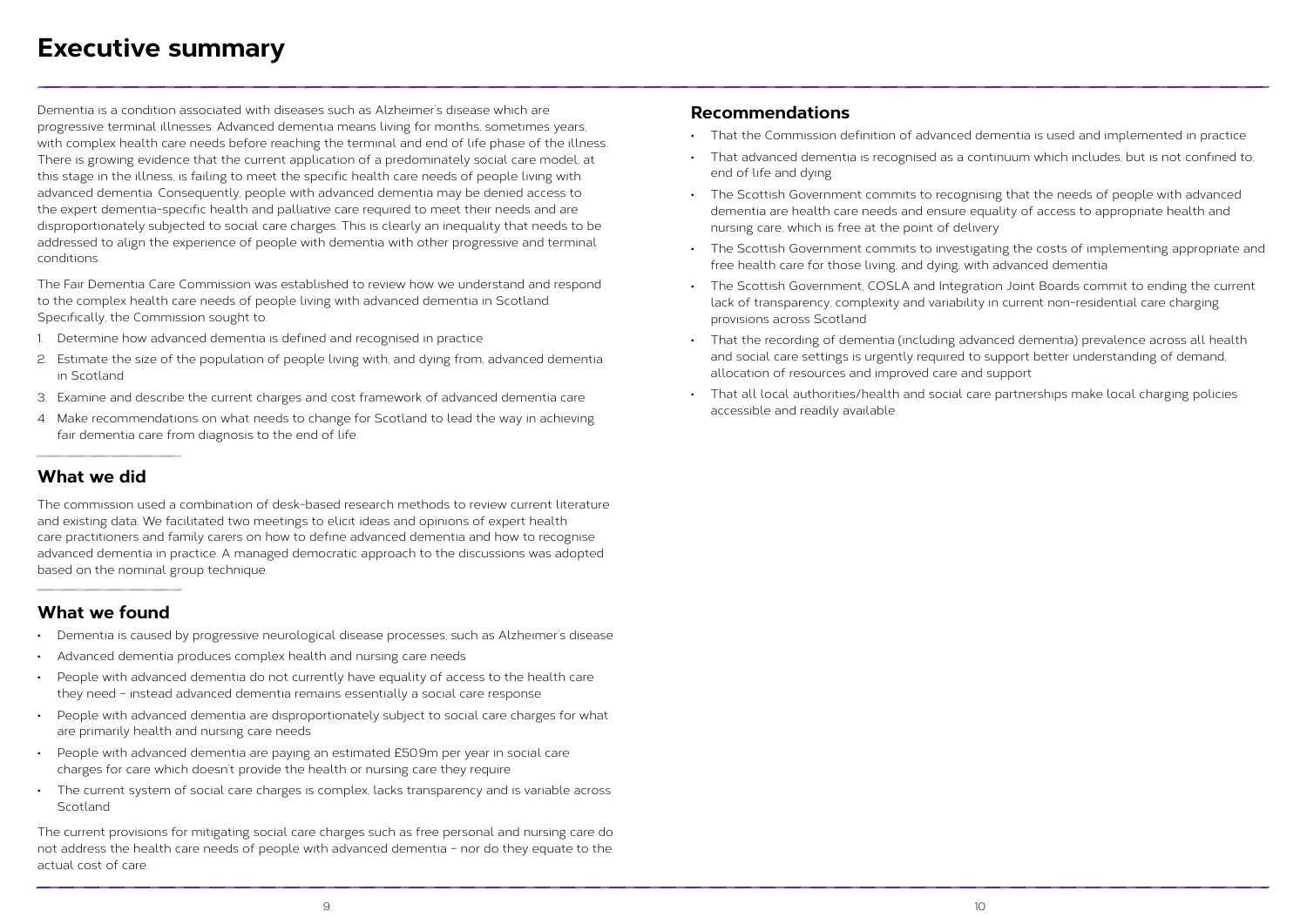#### **1.1 Background**

Alzheimer Scotland is Scotland's leading dementia charity. We have over 8,500 members and every week almost 2,000 people living with dementia or caring for people with dementia access our support and community activities. Our 24-hour Freephone Dementia Helpline and e-helpline also reaches approximately 5,000 people every year. Through all of the interactions with people with dementia, their carers and family members, paying for care is one of the most common issues we are asked about. The complexity and lack of transparency of financial assessment processes for social care charging is a major concern and most people who seek information don't understand how the process works, how the charges they are asked to pay are calculated, or why, unlike other progressive conditions, they are even subject to charges for the care they need. This is further compounded by inadequate and difficult to access appropriate health care in advanced dementia. Alzheimer Scotland consider this to be inequitable and in dialogue with our members agreed that we would explore the issues around paying for care in advanced illness.

In November 2015, Alzheimer Scotland published 'Advanced Dementia Practice Model: understanding and transforming advanced dementia and end of life care'. The report sets out a comprehensive and integrated approach to providing care and support for people with advanced dementia and at the end of life with dementia. The Advanced Dementia Practice Model followed two years of extensive research and consultation, informed by the experiences and expertise of people living with dementia, those who care for them, professionals and academics across health and social care. The report highlighted the inequality in access to the health care needed in advanced dementia compared to the access that exists for other progressive illnesses. A key recommendation of the report is that:

*"The Scottish Government accept and recognise that on the basis of this report, there is clear evidence that once a person has reached the advanced stage of dementia, all their needs are health care needs."* (Alzheimer Scotland, 2015, p.9)

The implications of this recommendation are clear. People with advanced dementia do not have equal access to the expert health and nursing care services that they need. Consequently, people with advanced dementia are disproportionately subject to social care charges for what are primarily health and nursing care needs, and which should be free of charge.

#### **1.2 The purpose of the Fair Dementia Care Commission**

Alzheimer Scotland established the Fair Dementia Care Commission in 2017. The commission was asked to consider the above recommendation and review available evidence to provide an informed description of how we currently respond, cost and pay for advanced dementia care in Scotland, and to make recommendations to address the current inequalities.

#### **1.2.1 Fair dementia care**

Fair dementia care recognises that when a person is in the advanced stages of illness, all their needs should be considered health care needs. It is right and fair that people living with advanced dementia have access to free health care - this would be no different from the expectations of people living in Scotland with any other type of advanced illness. However, the reality is that our current care system and cost frameworks do not respond to dementia as an illness, and this anomaly gives rise to serious and unacceptable health care inequalities.

### **Chapter 1 Introduction**

#### **1.3 Why is this important?**

Dementia is a neurodegenerative condition caused by illnesses such as Alzheimer's disease. There are over 90,000 people living with dementia in Scotland, and the rising numbers of people with a diagnosis makes this a public health priority. There is currently no effective treatment and no cure. Although there has been recent emphasis on living well with dementia, the progressive nature of the underlying causes lead to advanced illness that ultimately shortens life. Dementia is the second leading cause of death in Scotland; accounting for 11.3% of all deaths, and the leading cause of death among women.

Dementia symptoms in the later stages are complex and although the term 'advanced dementia' is widely used, there is a lack of clear definition in practice, policy and research literature (Hanson et al 2016). At the advanced stages of dementia health care needs are complex and requirements for skilled nursing and other expert health care input increase. It is widely recognised that the interplay and combination of psychological and physical health symptoms require substantial health care input (Alzheimer Scotland 2015). Unfortunately, there is also evidence to show that these progressive health care needs may not be met and, at worst, are overlooked in what some describe as the application of the inverse care law; that is to say that those with the greatest health care need may receive the least (Tolson et al 2016).

An urgent rethink is needed as to how Scotland administers care and treatment for people with advanced dementia. Particular attention needs to be paid to the validity of asking people with advanced dementia living in the community to pay for their own care when those needs are clearly health care needs.

#### **1.4 Policy imperative**

In the past decade dementia has become widely acknowledged as one of the most pressing public health priorities in Scotland and beyond. It is estimated that, of the 90,000 people with dementia in Scotland, over 3,000 people are under the age of 65. Every one of those individuals, their carers and families are living daily with the profound physical, psychological, emotional and financial impact of this illness.

Dementia policy in Scotland sits within a broad context of dementia specific and other related public policies, and legal provisions. These include Health and Social Care Integration, Primary Care Transformation, National Clinical Strategy, Palliative and End of Life Care Strategic Framework, The Carers Act and Self-Directed Support.

Scotland's third National Dementia Strategy (Scottish Government, 2017b) builds on the 2010 and 2013 strategies. Scotland's national dementia strategies and other wider policy frameworks share the common themes of delivering better personal outcomes, more preventative and integrated support and a greater emphasis on supporting people within their community. The strategies are underpinned by the human rights-based approach set out in Scotland's Charter of Rights for People with Dementia, their Families and Carers (Alzheimer Scotland, 2009). This human rightsbased approach has informed all aspects of the national dementia strategies and is reflected in the Standards of Care for Dementia in Scotland and the Promoting Excellence Framework, a training framework which sets out the knowledge, skills and behaviours of all health and social care staff who work with people living with dementia. High quality person-centred care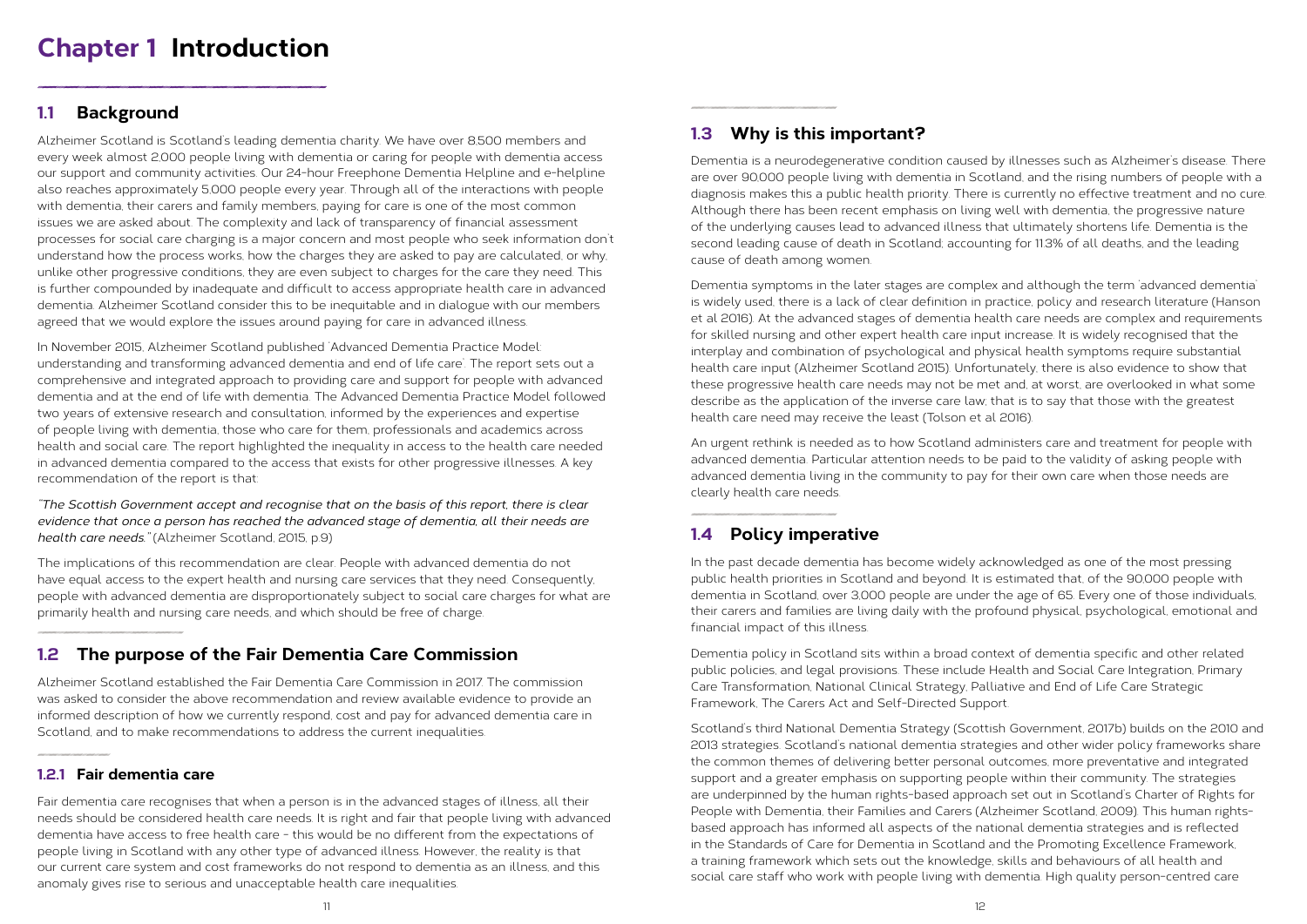throughout the illness, from diagnosis to end of life, which supports the personal aspirations of those living with dementia, is the manifestation of a human rights-based approach.

This prioritisation has delivered significant progress and Scotland is globally recognised as having some of the most progressive national dementia policies. However, despite the progress which has been made in Scotland, there remains substantial gaps between the policy aspirations and the lived experience of too many people with dementia and those who care for them.

The Advanced Dementia Practice Model (Alzheimer Scotland, 2015) highlights the current and unacceptable inequality in access to the health care needed in advanced dementia compared to the access that exists for other progressive illnesses. If the aspirations of Scotland's national dementia strategies, and related health and social care policy, are to be realised for people with dementia, their families and carers in Scotland, it is crucial that we end these inequalities for people with advanced dementia.

### **Chapter 2 Defining advanced dementia**

#### **2.1 Why a definition is needed**

The progression of dementia is often separated into mild, moderate and severe (corresponding to early, mid and late stage). Late stage dementia is often narrowly associated with death and dying, and this has focussed attention on end of life care (Hanson et al 2016). However, it is now recognised that as moderate dementia progresses, a more nuanced understanding of the so-called later stages of advanced dementia is needed.

Dementia symptoms in the later stages are complex and although the term 'advanced dementia' is widely used, there is a lack of clear definition in practice, policy and research literature (Hanson et al 2016). Notable exceptions are Alzheimer Scotland's Advanced Dementia Practice Model (Alzheimer Scotland, 2015) which sets out an integrated and comprehensive approach to providing care and support for people with advanced dementia and at end of life with dementia and Palliare (Holmerova et al 2016), a European practice initiative which supports people with advanced dementia who do not yet require end of life care. Both of these frameworks recognise that people can live with advanced dementia for months and sometimes years with dementia-specific extended palliative care needs associated with diseases such as Alzheimer's.

At this advanced stage of dementia, health care needs are complex and requirements for skilled nursing and other expert health care input increase. It is widely recognised that the interplay and combination of psychological and physical health symptoms require substantial health care input (Alzheimer Scotland 2015). Unfortunately, there is also evidence to show that these progressive health care needs may not be met and, at worst, are overlooked in what some describe as the application of the inverse care law; that is to say that those with the greatest health care needs may receive least (Tolson et al 2016).

To address these health care inequalities, it is imperative that in policy and practice we can recognise and respond to health care and other needs associated with advanced dementia. To this end the Fair Dementia Care Commission is seeking a definition of advanced dementia that embraces the extended palliative care phase in addition to the terminal end stage of life.

Put simply, we need to be able to recognise the point at which a person is deemed to have advanced dementia to ensure that they receive the expert health and nursing care services that they need, on an equal basis to other NHS services – free at the point of use.

#### **2.2 Defining advanced dementia**

Defining when a person has reached advanced dementia is complex and it is important to recognise that there can be fluctuations in a person's health and that the pattern of declining cognitive and physical function is neither fixed nor predictable (Alzheimer Scotland 2015).

The following definition draws upon the recent European Palliare Project (Holmerova et al 2016) and was developed through a managed democratic process involving expert health care practitioners and family carers:

*"Advanced dementia is associated with the later stages of illness when the complexity and severity of dementia-related changes in the brain lead to recognisable symptoms associated with dependency and an escalation of health care needs and risks. Addressing advanced dementiarelated health needs requires expert health care, nursing and palliative care assessments together with insights provided by family carers and others, particularly when the person has*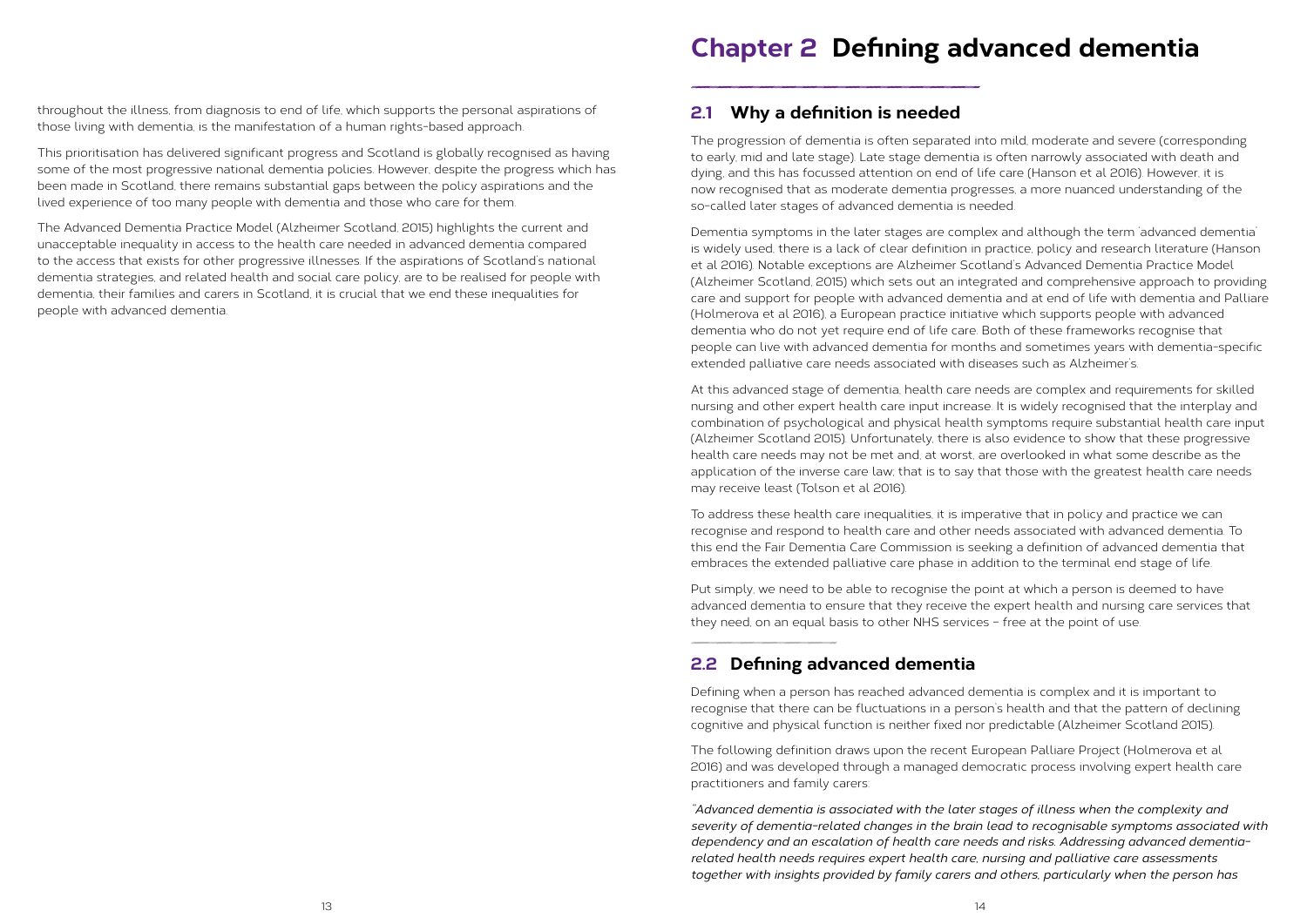*difficulty communicating their own needs and emotions. Advanced dementia involves living, sometimes for years, with advanced illness and the advanced dementia continuum includes the terminal stages of death and dying.*

We believe that this definition should form the basis of establishing a consensus on the purpose of future policy and practice development.

*The experience of advanced dementia is unique to the individual and dependent on the aetiology of the underlying illness, comorbidities and other factors relating to health, personality, biography and socio-economics."* 

To apply this definition in practice we need to agree defining features and identify or develop tools for practitioners to use to promote consistency. As we progress we need to be mindful that family carers occupy a central position in decision-making about the person with advanced dementia, particularly during the later stages of the illness (Shulmann et al 2017). In addition, the sustainability of family caring, where this exists, for a person with advanced dementia will be a critical factor within this decision-making process.

#### **Features of advanced dementia**

As highlighted in the Advanced Dementia Practice Model, there is no typical set of symptoms experienced in advanced dementia and it is not inevitable that people will experience certain symptoms. There is a pattern of physical decline with the loss of communication skills in many people, and some people can experience severe cognitive impairment ahead of physical decline.

The different illnesses causing dementia give rise to both shared and unique problems and an illness-specific understanding of the anticipated advanced dementia experience is important. However, such a nuanced and clinically detailed description is beyond the scope of the Commission's work. Instead we note key features that highlight the need for health, nursing and palliative expertise to:

- Anticipate and prevent, as far as possible, occurrence or escalation of health problems
- Alleviate commonly reported advanced dementia symptoms
- Optimise comfort, a sense of well-being and promote the best living and end of life experience possible
- Sustain and enable family caring.

Some of the most important aspects of the advanced dementia experience include: neuropsychiatric symptoms, disorientation, communication problems, multiple functional impairments, immobility, incontinence and weight loss. The cumulative impacts of these complex health needs are profound and impact on all care needs.

#### **Findings**

- A definition of advanced dementia is required to inform practice, policy and planning
- Advanced dementia involves living, sometimes for years, with advanced illness and the advanced dementia continuum includes the terminal stages of death and dying
- A person living with advanced dementia has complex health care needs including neuropsychiatric symptoms, disorientation, communication problems, multiple functional impairments, immobility, incontinence and weight loss
- The experience of advanced dementia is unique to the individual and dependent on the aetiology of the underlying illness, comorbidities and a multiplicity of factors. It is evident that, at this stage, individual need transitions from social care to health care
- Sustainability of family caring for a person with advanced dementia is important given the centrality of family care within the person's experience of life and living with dementia.

#### **Recommendations**

- That the Commission definition of advanced dementia is used and implemented in practice
- That advanced dementia is recognised as a continuum which includes but is not confined to end of life and dying.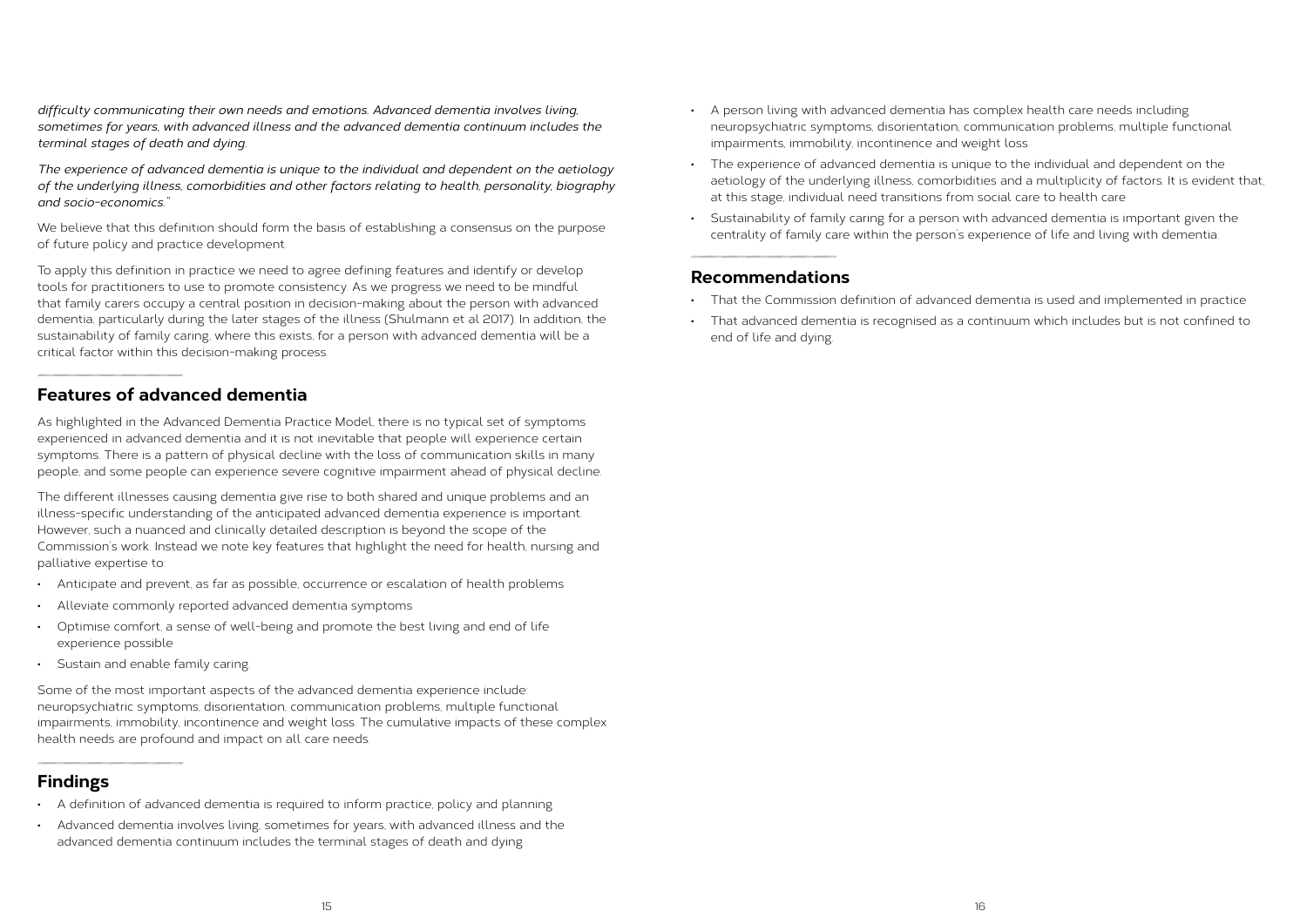### **Chapter 3 Estimating the prevalence of advanced dementia**

#### **3.1 Why is this important**

Estimating the numbers of people living with advanced dementia is crucial to understand both the resources needed to respond to their health and nursing care needs and to estimate the current costs, to them, in social care charges.

The place of advanced dementia care varies for the individual and may include non-residential care provided in the family home or community services including day care, or residential care such as care homes.

This section provides an estimate of those living with advanced dementia in care home settings and those receiving non-residential care social care within the family home or other community setting.

#### **3.2 Care home and non-residential care population**

The Advanced Dementia Practice Model (Alzheimer Scotland, 2015) highlighted the difficulty in reliably estimating the number of people with advanced dementia. The Advanced Dementia Practice Model estimated that two thirds of all people with dementia live at home, and one third live in residential care settings.

A more detailed and accurate estimation is required to calculate costs and this requires data on the prevalence of people with advanced dementia receiving and paying for social care in residential or non-residential settings. However, there is an insufficiency of robust data with the exception of the study by Lithgow et al (2011), which estimated the prevalence of advanced dementia within Scottish care homes. Lithgow et al (2011) randomly selected every sixth resident from every care home in Glasgow, giving a reasonably representative estimate of the prevalence across the whole of Glasgow. The Glasgow study concluded that 31% of all residents had severe dementia. The study also found that almost 90% of people in these care homes had some form of dementia. We can conclude from this that 35% of those residents with dementia are in the advanced stage. This figure of 35% has been used in cost estimations presented later in this report.

We found a lack of accurate data in recording the numbers of people with dementia in receipt of non-residential care in Scotland. Dementia is under-recorded in social care information management systems and people with dementia are likely to be recorded under any of the categories of older people receiving non-residential care (Scottish Government, 2017a). Dementia is also known to be under-diagnosed (Rait et al., 2010). The lack of reliable data means it is equally difficult to determine an accurate estimate of the prevalence for advanced dementia in the community and the costs of non-residential social care charges.

There are currently an estimated 90,000 people living with dementia in Scotland, of whom 98% are 65 years of age or older (Scottish Government 2017a). In all the studies, we see a rise in the number of people with advanced dementia as they age (Herbert et al., 2003; Andersen, K. et al., 1997; Lucca et al., 2015). Estimates suggest that between 25-30% people with advanced dementia are aged 80 years or above. The impact of age, and older age, is particularly important as people

with advanced dementia are among the most likely to meet non-residential care eligibility criteria and potentially be subject to social care charges.

We know that some 160,000 people are in receipt of non-residential care (Scottish Government 2017a). Of this group we know that there are 11,180 reported to have dementia which equates to 6.9%. If we assume that, based on access and eligibility criteria, this population of people with dementia are likely to be in the advanced stages this equates to 18.6% of the overall 60,000 people living with dementia in the community.

This is similar to findings in a Danish study of non-residential and other dementia care which estimated the prevalence of advanced dementia across all settings to be 14% (Andersen et al 1997). A more recent study in the USA estimated 21% of people with dementia, living in the community, to have severe dementia (Herbert et al 2003). It is important to note that definitional variation and different social care systems make direct comparison or extrapolation of figures available for non-residential care problematic. Nevertheless, given the lack of accurate data it is necessary to make the best estimate of those with advanced dementia who are in receipt of nonresidential social care.

Therefore, to calculate an estimated proportion of non-residential care social charges for those people with advanced dementia, this report uses the 6.9% figure which provides an estimate of 18.6% of the 60,000 people living in the community to give estimated potential costs.

#### **Findings**

- Dementia is under-recorded in national data sets. Consequently, data on the prevalence of dementia (and advanced dementia) in different settings is potentially inadequate
- Dementia remains significantly underdiagnosed
- in care homes
- The best assumption based on current evidence available on the prevalence of advanced dementia among all older people receiving non-residential social care is 6.9%.

• People with advanced dementia represent an estimated 35% of people with dementia resident

#### **Recommendation**

• Better recording of dementia (including advanced dementia) prevalence across all health and social care settings is urgently required to determine a better understanding of demand and allocation of resources and subsequently provide better care and support.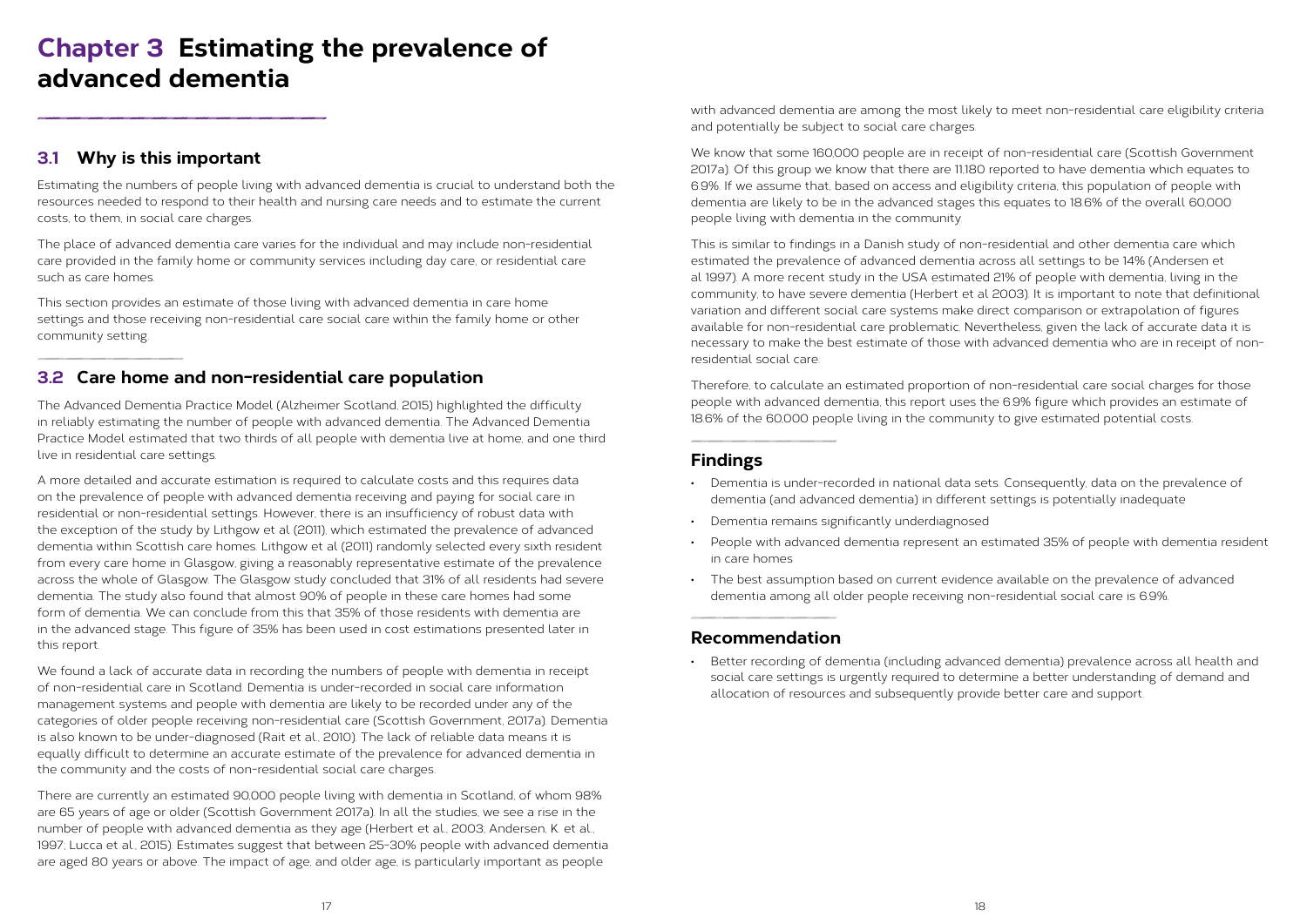#### **4.1 About this section**

This chapter of the report estimates the total charges and costs to people with advanced dementia for residential and non-residential care. To estimate this, we have applied the prevalence of advanced dementia to the known income from social care charges for residential and non-residential care. A full breakdown of the calculations is contained within Appendix 1.

This report focuses on the portion of social care charges, paid by people because of their advanced dementia, which arise from local authority financial assessments for care homes and non-residential care. People with dementia, their families and carers may privately arrange and purchase care. Whilst any privately purchased care is likely to equate to a substantial cost, it is impossible to analyse this as the information is not currently available.

Self-funding residents in independent sector care homes are likely to pay in excess of the national care home contract rate. Our calculations are based on the gross average costs reported in the Scottish Care Home Census (ISD Scotland, 2018b) and therefore include the additional costs incurred by self-funding residents.

#### **4.2 Calculating the costs to people with advanced dementia in care homes**

According to the Scottish Care Home Census (SCHC) breakdowns (ISD Scotland, 2018b) 31,233 older people (aged 65 or over) were recorded as long stay residents in care homes as of March 2017.

People with dementia represented 19,318 of that number. The commission estimated total annual costs of £350m in care home charges to the 19,318 residents with dementia. If we apply the findings from the Lithgow et al 2011 study which, as stated earlier, estimate 35% of people with dementia in care homes had severe dementia and apply this to the estimated 19,318 people with dementia in care homes this would equate to 6,761 people. If we also apply the 35% to the total cost for all care home residents with dementia the estimated annual cost to those with advanced dementia is £122.6m.

The commission is concerned with the portion of care home costs which relate to a person with advanced dementia's care, rather than accommodation or hotel costs. This information is not readily available, However, The Future of Residential Care in Scotland report (Scottish Government & COSLA, 2014) provides information from care homes in England which estimated that care costs represented 35% of costs in residential care and 45% in nursing care. The average of these two percentages is around 40%. Based on this average, it is possible to breakdown the net costs for advanced dementia and estimate the net proportion representing care costs for care home residents with advanced dementia as being **£49m per year**.

#### **4.3 Calculating the costs to people with advanced dementia receiving non-residential care**

The Social Care Services in Scotland report (Scottish Government, 2017a) estimates the total number of people aged 65 or over receiving non-residential social care services in 2016/17 at 160,020. The number of people with dementia aged 65 or over was recorded as 11,180. However, as

### **Chapter 4 Counting the cost**

highlighted in Chapter 3, the report acknowledges that dementia is known to be under-reported in social work information systems and people with dementia are most likely to be recorded as 65 or over.

However, if we use the current reported figure and assume that this group will be people in the advanced stage of the illness this provides a figure of 6.9%.

COSLA's non-residential care guidance 2016/17 (COSLA, 2016) estimates that total income from social care charges was £51m. This was amended by Social Work Scotland to take account of both over and under-recording in local authority financial returns to the Scottish Government by some authorities. COSLA estimates that the proportion of income from charges to older people in 2013/14 was £28.2m. This represents the most up-to-date information relating to income from social care charging by client groups.

The total costs for people with advanced dementia in non-residential social care charges is therefore estimated at 6.9% of £28m, which equates to **approximately £1.9m**.

#### **4.4 Total individual costs of advanced dementia in social care charges for both non-residential care and care homes**

The combined total estimated proportion of costs for social care charges for care homes (£49m) and non-residential care (£1.9m) is therefore approximately £50.9m.

#### **Findings**

- People with advanced dementia living in care homes are paying an estimated £49m per year in social care charges for the health care needs arising from advanced dementia
- People with advanced dementia receiving residential care are paying an estimated £1.9m per year in non-residential social care charges for health care needs arising from advanced dementia
- The total estimated annual costs to individuals with advanced dementia in both care homes and non-residential care settings is approximately £50.9m
- dementia in all settings and exact recording of social care charging.

#### **Recommendations**

- That the Scottish Government recognises that the needs of people with advanced dementia results in complex health care needs which should be free at the point of delivery
- That the Scottish Government commits to investigating the costs of implementing appropriate and free health care for those living, and dying, with advanced dementia
- That the Scottish Government, COSLA and Local Authorities commit to more accurate recording and reporting of income from social care charging.

It is difficult to estimate accurate costs given the lack of precise recording of the prevalence of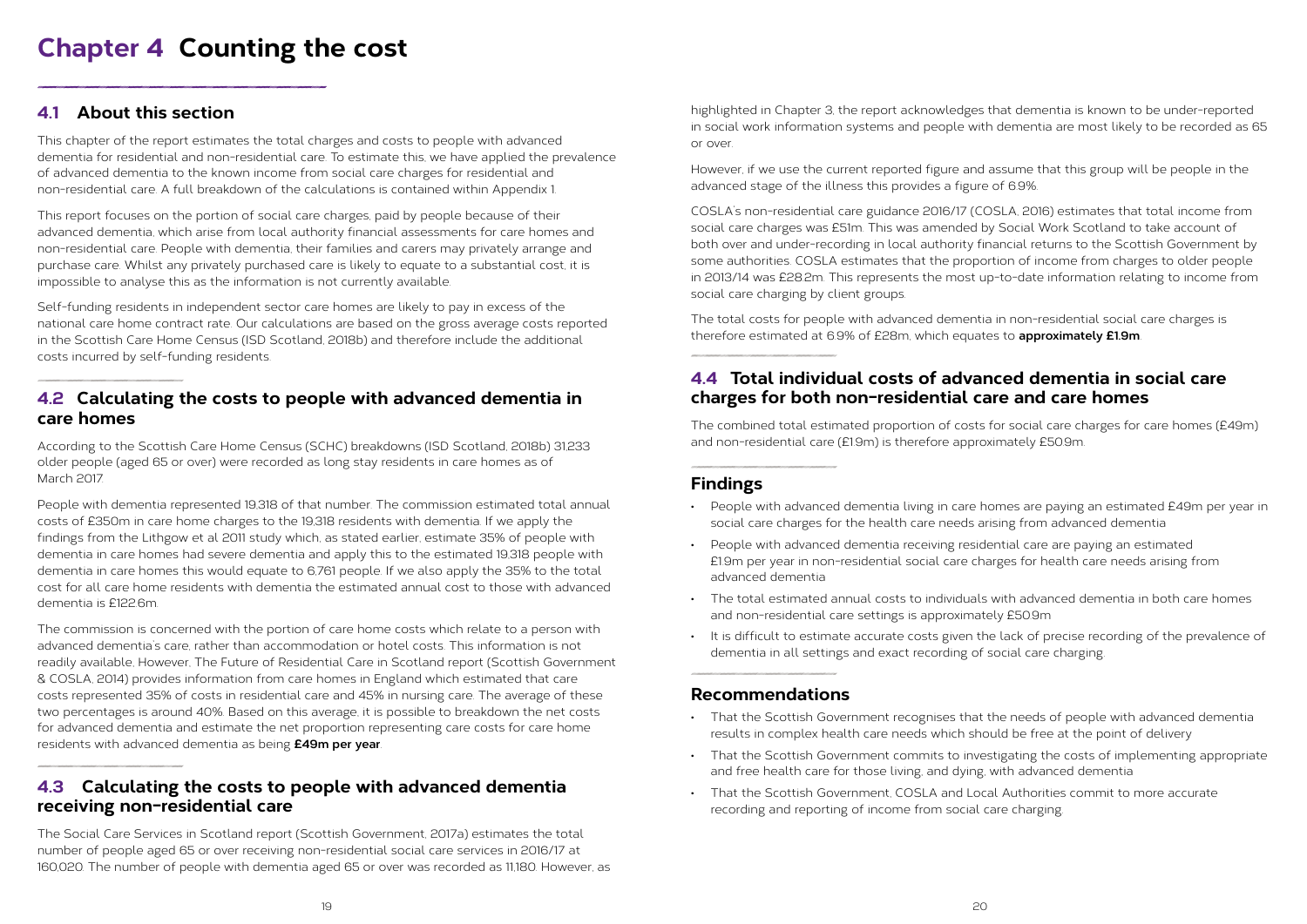#### **5.1 Charging frameworks**

This section describes the current frameworks for social care charges and highlights the complexity, variability and lack of transparency in social care financial assessment processes.

People with advanced dementia don't currently have equality of access to the health and nursing care which they need. Instead they are more likely to receive social care which is subject to charging. This report is essentially concerned with the disproportionate impact of charges on those with health care needs arising from advanced dementia. It does not make a case for the abolition of all social care charges. Nevertheless, social care charging processes, and people's poor experience of them, remain amongst the most common issues raised daily to Alzheimer Scotland.

Social care charges fall into two broad categories - charges for non-residential care (including all options under Self-Directed Support) and charges for care home accommodation. The legal provisions underpinning both categories are distinct. The provisions for non-residential social care charges allow for individual local authorities to establish their own financial assessment process. Social care charges in care homes are covered by a national legal framework which prescribes how all local authorities carry out financial assessments for care home residents.

- That the individual has insufficient resources for it to be reasonably practicable for the person to pay for the service
- The amount is practicable for the person to pay towards the cost.

The purpose of financial assessments in both care homes and non-residential care is to determine if a person has sufficient financial resources to pay the full cost of the care. If so, they are regarded as self-funding. If not, then the process calculates the charge to the individual towards the costs of care.

#### **5.2 Non-residential care**

Non-residential care generally means care provided to support people to live at home. This includes:

- Care at home (including supported accommodation, supported living, and housing support services)
- Sheltered housing or extra care housing support services
- Day care and day opportunities
- Community alarms and Telecare
- Short breaks and respite breaks
- Laundry services
- Lunch clubs
- Aids and adaptations
- After-care services for people with a mental illness
- Care and support services for those who have or have had a mental illness (either within our out with hospital)
- **Transport**
- Support provided through Self-Direct-Support

The Social Work (Scotland) Act 1968 provides for, but does not require, local authorities to charge for non–residential care. Under section 87 of the 1968 act, local authorities have the authority to

charge those who avail themselves of a non-residential care service (Social Work (Scotland) Act 1968). The act essentially requires local authorities to determine two things:

Beyond these parameters, local authorities are free to establish their own financial assessment for non-residential care. COSLA issues guidance to local authorities which aims to create greater consistency of non-residential care financial assessments across Scotland. Despite this there continues to be 32 different charging financial assessment processes across Scotland.

It is almost impossible for individuals to compare the costs of non-residential care in the local authority area they reside with that of any other area. That is because non-residential policies have several variables which impact on the outcome of financial assessments. These include: • Differences in charges for non-residential care services

- 
- Different capital limits
- Different tariff income from capital above certain limits. These vary significantly across Scotland
- Variations in charging thresholds and buffers
- Different treatment of income (different disregards)
- Disability related expenditure additional costs related to a person's disability can be disregarded from assessable income, however there is no consistent approach across Scotland
- Treatment of a couple's resources local authorities can only charge the person who receives the service based on their own resources but routinely take account of both members of a couple's incomes. It is appropriate in some circumstances to include a proportion of a partner's resources, but this should be considered on a case to case basis. Some charging policies continue to refer to the "liable relatives rule" (S42 of the National Assistance Act 1948) more than ten years after it was repealed by the Adult Support and Protection (Scotland) Act 2007 (ss. 62(1)(a) Adult Support and Protection (Scotland) Act 2007)
- Tapers this represents the amount in every pound over income thresholds that a person is expected to a pay. These vary from 15 to 100 pence in the pound with some having lower tapers which step up as income increases.

Local authorities use these variables to manage their financial resources. However, the number of variables contributes to unnecessary complexity and lack of transparency which make it difficult, if not impossible, for people to understand how a charge has been calculated, or to compare the charging policy of their local authority against those in other those of areas of Scotland. This is further compounded by the variation in the accessibility of charging policies. Charging policies are not always easy to find on local authority websites, or read. Some merely provide summaries with little information, and many appear to be several years out of date.

#### **5.3 Care homes**

Section 22 of the National Assistance Act 1948 makes provision for a person to be charged for accommodation provided, or treated as provided, under part III of the 1948 act.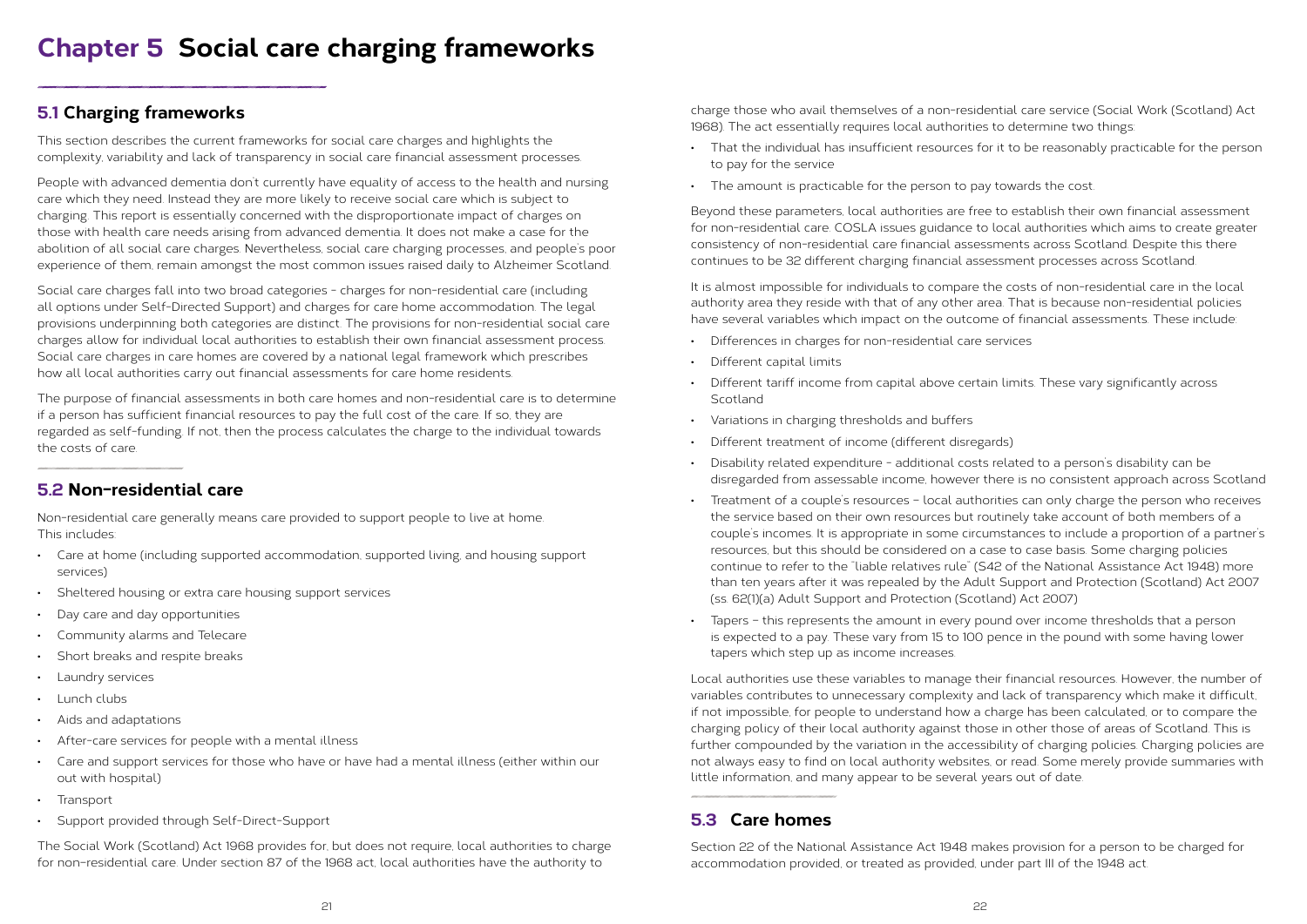With the exception of the first 8 weeks, local authorities are required to charge for a stay in residential accommodation. The act requires local authorities to carry out a financial assessment where a person is unable to pay the standard rate for the accommodation. National regulations prescribe how a person's income and capital (including heritable property) are treated in the financial assessment (National Assistance Assessment of Resources (Scotland) Regulations, 1992). The regulations prescribe which types of income or capital, including heritable property, are counted in full, partially disregarded or fully disregarded. The Scottish Government's Charging for Residential Accommodation Guidance (CRAG) (Scottish Government, 2018c) provides statutory guidance to local authorities on how to apply these regulations.

The national legal framework for charging for care home accommodation provides for greater consistency of charging than non-residential care charging policies. Nevertheless, for many people care home costs may be among the most substantial expenditure they have ever incurred. The financial assessment process is complex and causes great anxiety for people moving into a care home, along with their family. The process can take a number of weeks to be completed during which time people with dementia, and their families and carers, have no indication of how much care costs will be, and the potential impact on their income, savings, home or other property. This is particularly true when one member of a couple moves to a care home and the financial assessment results in a charge which means the person remaining at home may be left with a substantially lower level of income or savings. The financial assessment for residential care often happens when a person is moving to, or has moved, to a care home as an emergency. This is a difficult and emotional time for individuals and their families. All too often the financial assessment process, and the lack of good quality information adds another layer of unnecessary stress.

The complexity and variability of current charging arrangements create distress, inequity and financial hardship for some individuals and families at what is already a difficult time and, in some cases, can reach tens of thousands of pounds.

#### **5.4 Free personal & nursing care and provisions for terminal illness**

There are two main provisions which aim to mitigate the impact of social care charges; free personal care and provisions for people who are terminally ill.

Free personal and nursing care was introduced by the Community Care and Health (Scotland) Act 2002. Free personal care applies to people aged 65 or over who are assessed as needing personal care. Free nursing care applies to those of any age who need nursing care. The Scottish Government plans to extend free personal care to people under the age of 65 from April 2019 (Scottish Government, 2018d). The 2002 act requires local authorities not to charge for social care which falls within the definition of personal care or personal support. Free personal care provisions differ from non-residential and care home charges. For people in care homes, free personal and nursing care are provided as a financial contribution towards the cost of the care home. From April 2018 the rates are:

- £174 per week for personal care
- £79 per week for nursing care for those assessed as also requiring nursing care

These rates do not equate to, or cover, the actual costs of the personal or nursing care provided, or, needed by those living in a care home. Free personal and nursing care payments for people

in care homes provide a non-means tested financial contribution towards care home costs but personal care is not free, as the name suggests. In addition, any person who is entitled to Attendance Allowance (the care component of Disability Living Allowance or daily living component of Personal Independence Payment Daily Living) cannot receive those payments if they are resident in a care home which is wholly or partly paid by public funds. This includes free personal care payments. Those payments of £82.30 or £55.10 (2016/17 rates) are suspended. Free personal care payments of £174 per week actually have a net value of £91.70 or £118.90. We have estimated that there are 5,989 people with dementia self-funding their care home place who have free personal care payments. Assuming they are entitled to the higher rate of £82.30 of disability benefits, this represents an additional annual cost to them of £25.6m in the suspension of benefit payments. It should be acknowledged that free personal care payments were increased to take account of those benefit suspensions in 2002 when they were introduced. However, it is not widely known or explained that free personal care payment amounts take account of suspension of these benefits.

In non-residential care local authorities cannot charge for any assessed personal or nursing care needs. However, non-personal care services remain chargeable. For those whose assessed needs are solely personal care there should be no charge. Those assessed as needing non-personal care services or a mix of personal and non-personal care may still be required to pay a charge subject to a financial assessment. The financial assessment determines the level of charge based on the individual's financial resources. Although the charge must not be more than the actual cost of the non-personal care service, those assessed as requiring a mix of personal and non-personal care may see no benefit from free personal care provisions.

Non-residential care charging guidance issued by COSLA includes provisions to waive charges for those with a terminal illness and who are in the last six months of life. These provisions mirror those provided under special rules for disability benefits such as attendance allowance. This is potentially helpful for people living with dementia. However, this generally requires the person, or someone acting on their behalf, to apply for the waiver but the provision and the process for claiming is not well known or promoted. In addition, there is real difficulty in identifying that a person with advanced dementia may be in the last six months of life; as the trajectory of the disease is less predictable than for some other diseases, such as cancer. The six-month rule is perhaps an anomaly that is not possible to apply fairly in advanced dementia for people who may have prolonged complex needs arising from advanced dementia.

### **Findings**

- Financial assessment processes are complex and the process is the cause of significant anxiety for those who experience them
- Non-residential care financial assessments are unnecessarily complex and difficult to understand or compare the charges to other areas
- Non-residential care charging policies are not consistently or readily available to the public, nor are they easy to understand
- Provisions to mitigate against charges for personal care, nursing care or end of life care do not fully cover the costs of care.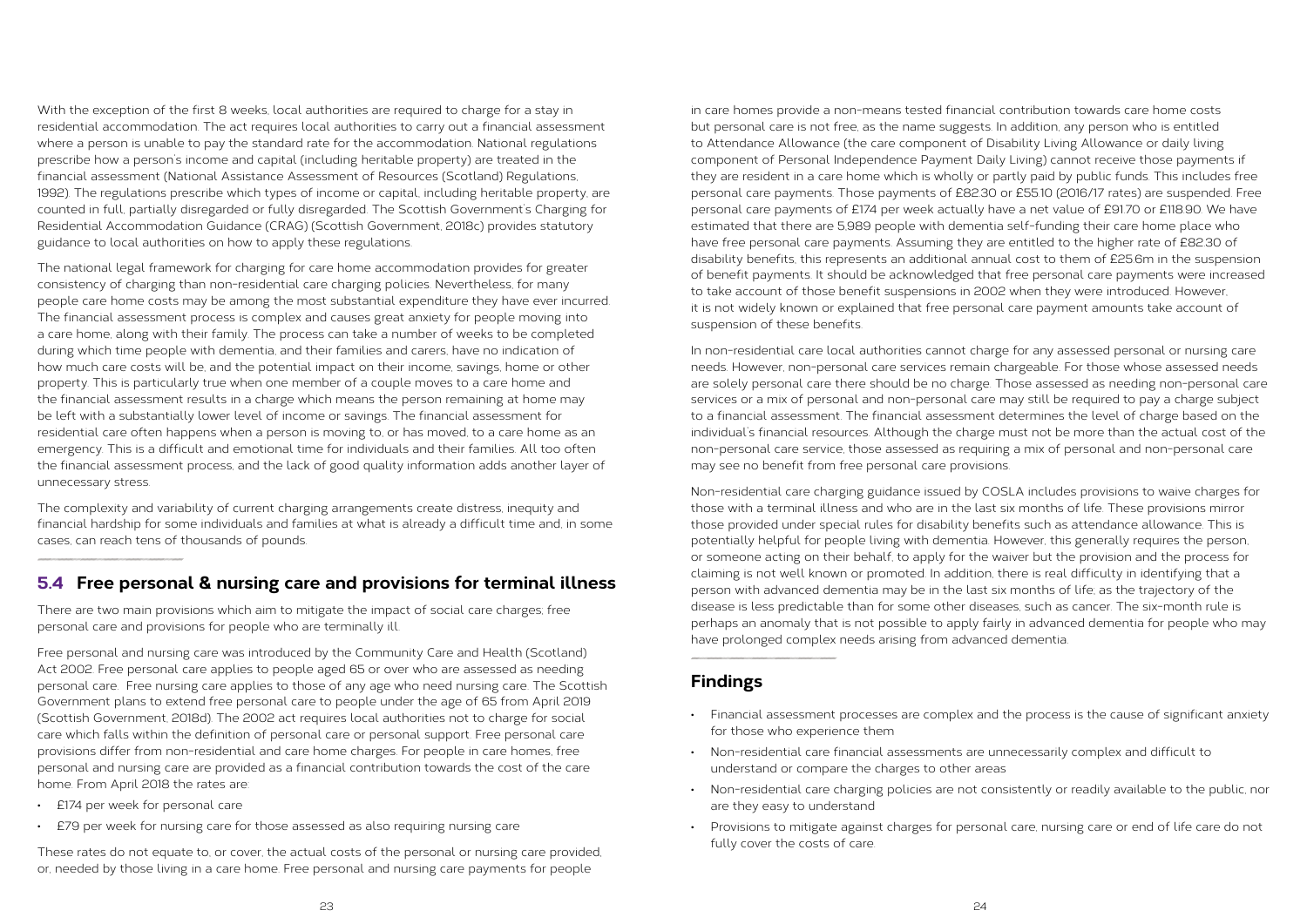#### **Recommendations**

- That the Scottish Government, COSLA and Integration Joint Boards commit to ending the current lack of transparency, complexity and unfairness in current non-residential care charging provisions across Scotland
- That all local authorities/health and social care partnerships make local charging policies accessible and readily available
- More comprehensive information and support mechanisms are required to encourage a better understanding of the processes of financial assessments.

This report and the work of commission has highlighted that there has been a lack of understanding or even a construct of advanced dementia within our current health and social care systems policies and practice. This has led to the inequalities and disadvantaged outcomes for people with advanced dementia as their healthcare needs are often poorly understood and overlooked in practice; hence leading to a misclassification as a purely social care issue. Through which, a disproportionate emotional and financial burden is placed on people with advanced dementia, their families, and carers.

The recommendations within this report create an opportunity to rectify this and to translate this evolving understanding into meaningful fair person-centred policy and practice across Scotland.

Central to this is the argument that advanced dementia is defined as an escalation of complex physical and psychological symptoms which mandate significant healthcare inputs from a range of skilled practitioners. People living with advanced dementia should receive the expert health care services they need, on an equal basis to other progressive terminal conditions – provided free at the point of use.

The system of social care many people with advanced dementia experience is not fit for purpose. There is a lack of consistency in non-residential care assessments, with very few statutory requirements and 32 different charging regimes. The process is confusing, with a lack of transparency over financial mechanisms. Also, the financial assessment takes no account of the needs of the person, with differences in contributions purely based on the location of the person and their finances.

Residential care charging policies are also confusing and can result in significant costs to individuals, especially those who are classed as self-funding. Furthermore, there is a lack of transparency about how much people are paying for their care costs and other 'hotel' costs, with an estimated 40% going towards care costs.

#### **Recommendations**

• That the Scottish Government commits to recognising that the needs of people with advanced

- That the Commission definition of advanced dementia is used and implemented in practice
- That advanced dementia is recognised as a continuum which includes but is not confined to end of life and dying
- dementia are health care needs and ensure equality of access to appropriate health and nursing care, which is free at the point of delivery
- That the Scottish Government commits to investigating the costs of implementing appropriate and free health care for those living, and dying, with advanced dementia
- That the Scottish Government, COSLA and Integration Joint Boards commit to ending the provisions across Scotland
- That the recording of dementia (including advanced dementia) prevalence across all health and social care settings is urgently required to support better understanding of demand, allocation of resources and improved care and support
- That all local authorities/health and social care partnerships make local charging policies accessible and readily available

current lack of transparency, complexity and variability in current non-residential care charging

### **Chapter 6 Report Conclusion**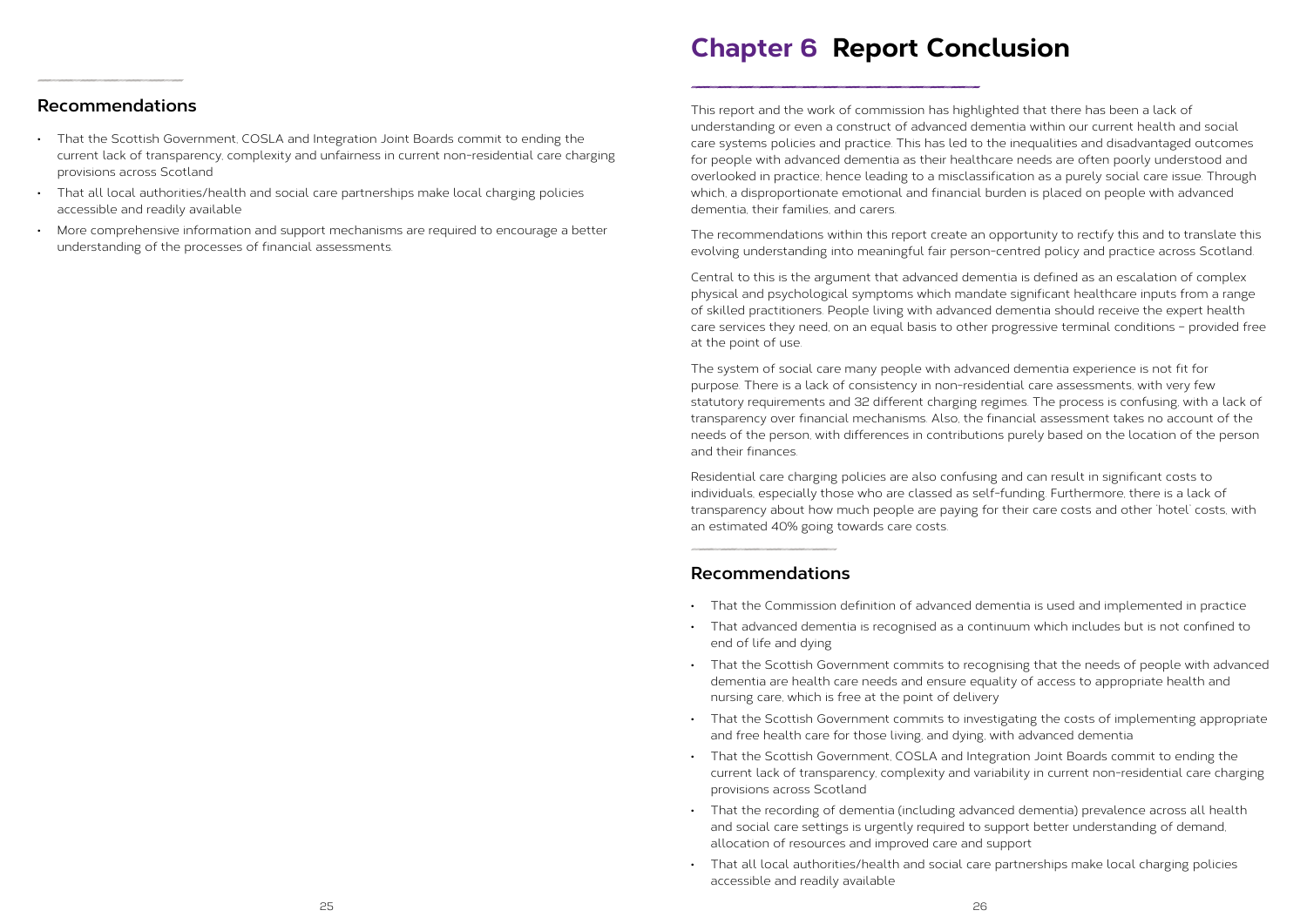SAMPSON, E., LEURENT, B., BLANCHARD, M., JONES, L. and KING, M., 2013. Survival of people with dementia after unplanned acute hospital admission: a prospective cohort study. International Journal of Geriatric Psychiatry, 28, pp. 1015-1022.

SCHULMANN, K., ILINCA, S. & LEICHSENRING, K. (2017). Community care for people with dementia: A handbook for policymakers, EURO.CENTRE.REPORT 10. Vienna: Euro-pean Centre.

SCOTPHO, 2017. Scottish Burden of Disease Study, 2015: Alzheimer's and Other Demen-tias Technical Overview.

SCOTTISH GOVERNMENT, 2018b. Scottish Local Government Finance Statistics 2016-17.

SCOTTISH GOVERNMENT, 2018c. Transforming Specialist Dementia Hospital Care. Scottish Government.

SCOTTISH GOVERNMENT, 2018c. Guidance on Charging for Residential Accommoda-tion, 2018. Scottish Government.

SCOTTISH GOVERNMENT, 09/04/2018, 2018d-last update, Free Personal and Nursing Care [Homepage of Scottish Government], [Online]. Availa-ble: https://www.gov.scot/Topics/Health/ Support-Social-Care/Support/Adult-Social-Care/Free-Personal-Nursing-Care[28/08/2018, 2018].

SCOTTISH GOVERNMENT, 2018d. Delivering-Today-Investing-Tomorrow-Governments-Programme-Scotland-2018-19. Available at: https://www.gov.scot/publications/deliveringtoday-investing-tomorrow-governments-programme-scotland-2018-19/pages/4/ (Accessed: 5 September 2018)

SCOTTISH GOVERNMENT, 2017a. Social Care Services, Scotland, 2017. Scottish Gov-ernment.

SCOTTISH GOVERNMENT, 2017b. Scotland's Third National Dementia Strategy, 2017-2020.

SCOTTISH GOVERNMENT, 2017c. Free Personal and Nursing Care, Scotland, 2015-16. Scottish Government. Available at: https://www.gov.scot/publications/free-personal-nursing-carescotland-2015-16/ (Accessed 20 December 2018)

SCOTTISH GOVERNMENT and COSLA, 2014. Full Report on the Future of Residential Care for Older People in Scotland.

SOCIAL WORK (SCOTLAND) ACT 1968, Available at: https://www.legislation.gov.uk/ ukpga/1968/49/contents (Accessed: 11 January 2019)

SULKAVA, R., WIKSTROM, J., AROMAA, A., RAITASALO, R., LEHTINEN, V., LAHTELA, K. and PALO, J., 1985. Prevalence of Severe Dementia in Finland. Neurology, 35(7), pp. 1025-1029.

TOLSON D, FLEMING A, HANSON E, ABREU W, LILLO CRESPO M, MACRAE R, et al.. Achieving Prudent Dementia Care (Palliare): An International Policy and Practice Imperative. International Journal of Integrated Care. 2016;16(4)

### **References**

ANDERSEN, K., LOLK, A., NIELSEN, H., ANDERSEN, J., OLSEN, C. and KRAGH-SORENSEN, P., 1997. Prevalence of Very Mild to Severe Dementia in Denmark. Acta Neu-rologica Scandinavia, 96, pp. 82-87.

ADULT SUPPORT AND PROTECTION (SCOTLAND) ACT 2007. Available at: https://www.legislation. gov.uk/asp/2007/10/contents (Accessed 21 December 2018)

ALZHEIMER SCOTLAND, 2015. Advanced Dementia Practice Model. https://www.alzscot.org/ assets/0001/9474/AlzScot\_ACReport\_FINAL.pdf (accessed 1 June 2018)

ALZHEIMER SCOTLAND, 2009. Charter of Rights for People with Dementia and Their Car-ers in Scotland

AUDIT SCOTLAND, 2017. Local Government in Scotland: Financial Overview 2016/17

COSLA, 2016. Charges Applying to Non-Residential Social Care Services 2016/17.

HANSON, E., HELLSTROM, A., SANDVIDE, A., JACKSON, G.A., MCRAE, R., WAUGH, A., ABREU, W., TOLSON, D. The Extended Palliative Phase of Dementia – An Integrative Literature Review. Dementia 0(0), pp. 1-27

HERBERT, L.E., SCHERR, P.A., BIENIAS, J.L., BENNETT, D.A. and EVANS, D.A., 2003. Alzheimer Disease in the US Population: Prevalence Estimates Using the 2000 Cen-sus. Archives of Neurology, 60(8), pp. 1119-1122.

HOLMEROVA, I, WAUGH, A, MACRAE, R, VEPRKOVA, R, SANDVIDE, A, HANSON, E, JACKSON, G, WATCHMAN, K & TOLSON, D., 2016. Dementia Palliare Best Practice Statement.

IMPROVEMENT SERVICE, 2017. Local Government Benchmarking Framework: National Benchmarking Overview Report 2016/17. .

ISD SCOTLAND, 2018a. Dementia Post-Diagnostic Support: NHS Board Performance 2015/16. Management Information.

ISD SCOTLAND, 2018b. Care Home Census for Adults in Scotland. ISD Scotland.

LITHGOW, S., GRAHAM, J.A. and BROWNE, D., 2011. Estimating the Prevalence of De-mentia: Cognitive Screening in Glasgow Nursing Homes. International Journal of Geriatric Psychiatry, 27, pp. 785-791.

LUCCA, U., TETTAMANTI, M., LOGROSCINO, G., TIRABOSCHI, P., LANDI, C., LEO-NARDO, S., GARRI, M., AMMESSO, S., BERTINOTTI, C., BIOTTI, A., GARGANTINI, E., PIEDICORCIA, A., NOBILI, A., PASINA, L., FRANCHI, C., DJADE, C.D., RIVA, E. and RECCHIA, A., 2015. Prevalence of Dementia in the Oldest Old: The Monzino 80-plus Popu-lation Based Study. Alzheimer's & Dementia, 11, pp. 258-270.

NATIONAL ASSISTANCE ACT 1948, Available at: https://www.legislation.gov.uk/ukpga/Geo6/11- 12/29/contents (accessed 21 December 2018)

PRINCE ET AL., 2014. Dementia UK Report: 2014 Update. Alzheimer's Society.

RAIT, G., WALTERS, K., BOTTOMLEY, C., PETERSON, I., ILLIFE, S. and NAZARETH, I., 2010. Survival of people with clinical diagnosis of dementia in primary care: cohort study. British Medical Journal, 341.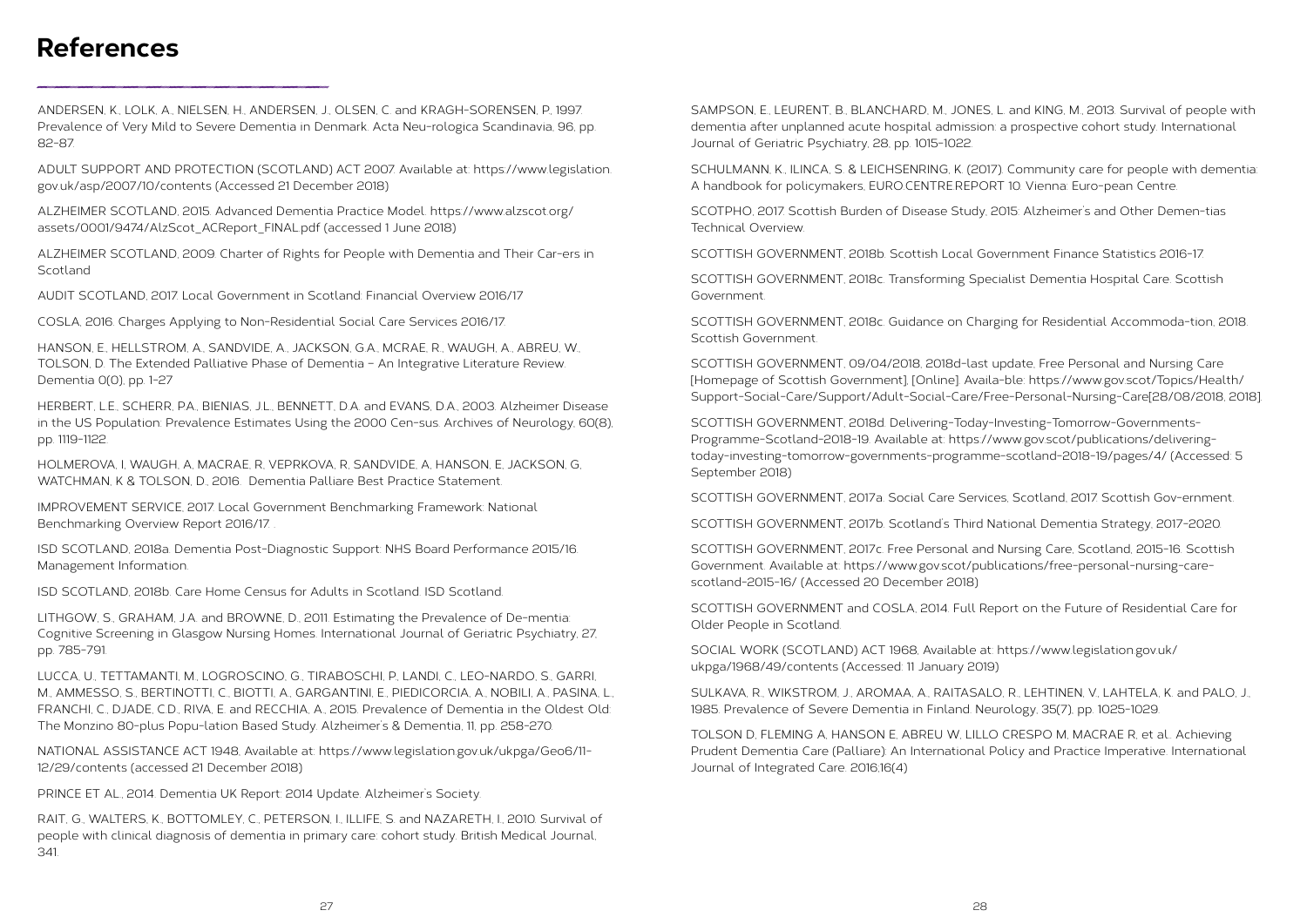#### **1.2 Free personal and nursing care, Scotland, 2015-16 (Scottish Government, 2017c)**

#### **1.2.1 Breakdown of self-funded and publicly funded residents**

The SCHC does not provide a breakdown for the proportion of residents with dementia who are publicly funded or self-funded. This breakdown can be found in the Free Personal and Nursing Care, Scotland, 2016-17 report (Scottish Government, 2018d).

This shows the total number of those aged 65+ receiving free personal and nursing care payments who are self-funders in care homes. In 2016-17 that number stood at 9,870. The report states that all older people (65+) in care homes receive free personal care payments, and a proportion receive nursing care payments. Assuming all self-funders receive personal care payments, this will represent the total number of self-funding residents in care homes. Proportionally, this is 31% of all long stay residents in care homes for older people in the SCHC.

Using the total numbers of people with dementia in the SCHC, and applying the 31/69 split for self-funded and publicly-funded residents, respectively, we arrive at the following figures:

- Total number of residents with dementia: 19,318
- Dementia self-funded: 5,989 (31%)
- Dementia publicly-funded: 13,329 (69%).

#### **1.2.2 Breakdown of self-funded free personal and nursing care payments**

ISD Scotland, (2016a) also states that 6,050 (61%) of self-funding residents who receive free personal care payments also receive nursing care payments, applying this to the numbers of selffunded residents with dementia:

- Self-funded residents with dementia receiving nursing care payments: 3,653 (61% of 5,989)
- Self-funded residents with dementia not receiving nursing care payments: 2,336 (39% of 5,989).

The value of free personal care payments for 2016/17 are (Scottish Government, 2018d):

- Personal care: £171 per week
- Nursing care: £78 per week.

Applying these rates to the numbers mentioned above, we get: • Dementia value self-funded personal care: £1,024,119

- - £171 \* 5,989
- Dementia value self-funded nursing care: £284,934
	- £78 \* 3,653.

Total free personal and nursing care payments: £1,309,053.

#### **1 Residential care (care home) cost calculations**

**1.1 Scottish Care Home Census (SCHC) (ISD Scotland, 2018a) Excel Table 8 – number and percentage of long stay residents with a characteristic, by main client group (older people) and area (Scotland)**

- Number of long stay residents (older people) 2016: 31,223
- Total people with dementia: 19,318.

#### **1.1.1 Gross average weekly charges**

SCHC excel table 15 – Average gross weekly charges with and without nursing care, total long stay residents in care homes for older people

- Publicly Funded with nursing: £637
- Publicly Funded without nursing: £548
- Self-Funded with nursing: £870
- Self-Funded without nursing: £798
- All Funded with nursing: £749
- All funded without nursing: £659.

#### **1.1.2 Breakdown of those requiring and not requiring nursing care**

SCHC Excel Table 8 – Number and percentage of long stay residents with a characteristic, by main client group (older people) and area (Scotland):

To apply these gross average weekly charges to the cohort with dementia, a proportionate breakdown for self-funded/publicly funded and those qualifying for nursing care payments is needed. Taking first nursing care:

- According to the Scottish Care Home Census (ISD Scotland, 2018b) 20,272 long stay residents (older people) qualifying for nursing care payment.
- This represents 65% of all 31,223 residents (20,272/31,223 63%)
- Therefore, 35% of all residents do not qualify for nursing care payments.

Applying this 65/35 ratio for nursing care/no nursing care for specifically people with dementia:

- All people with dementia: 19,318
- People with dementia receiving nursing care payments nursing care payments: 12,557 (65%)
- People with dementia not receiving nursing care payments: 6,716 (35%).

### **Appendix**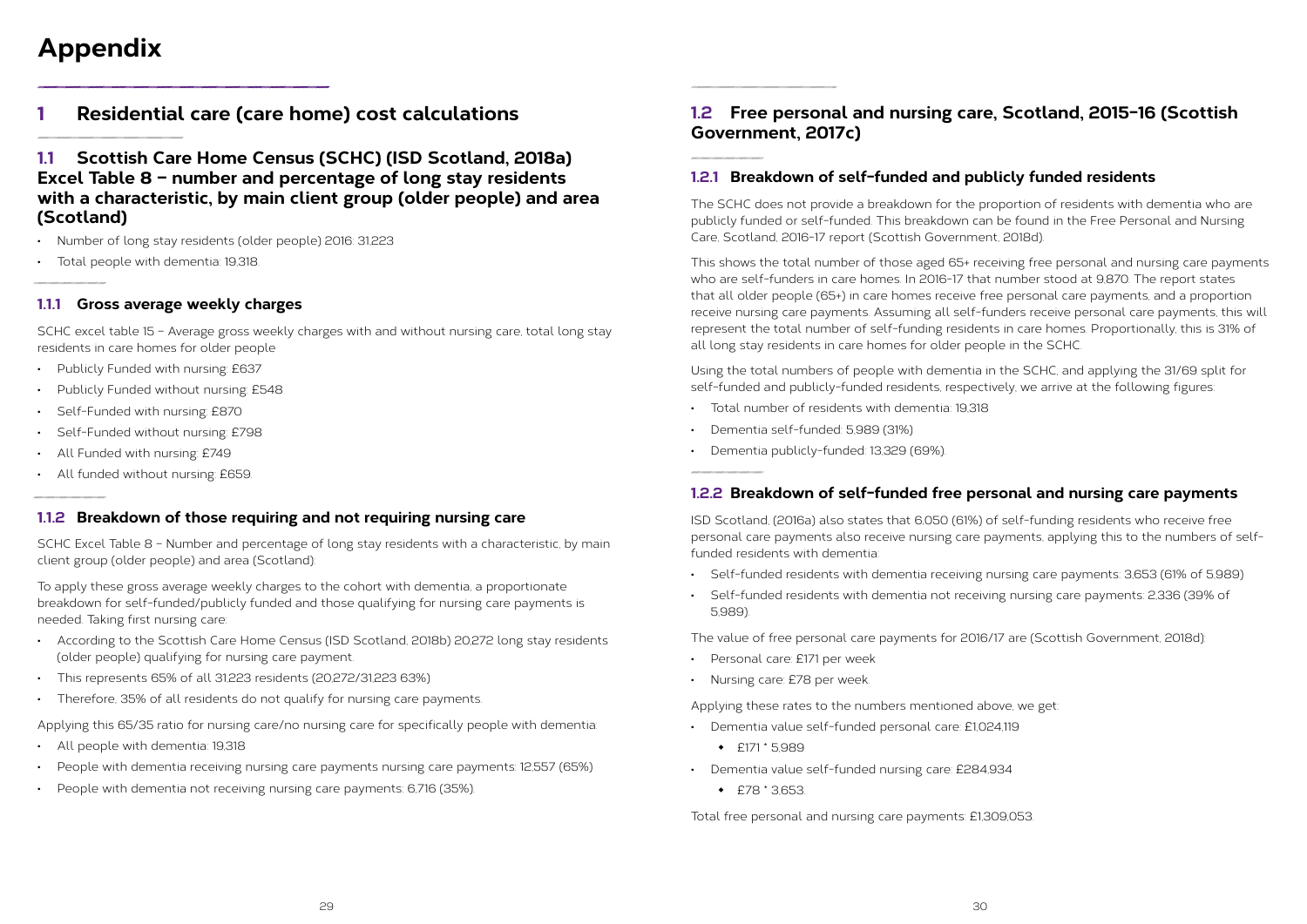publicly-funded residents with dementia (13,329) provides an average weekly cost of £4,998,375 to local authorities. Adding the value of free personal and nursing care payments to self-funding residents with dementia £1,309,053) provides an average total weekly cost to local authorities of £6,307,428 (£1,309,053 + £4,988,375).

- Aggregate Weekly:
- Costs to Local Authorities: £6,307,428
	- payments)
- Costs to people with dementia: £6,737,318
	- (publicly funded + self-funded with or without nursing care payments)
- Aggregate Annual:
- Costs to Local Authorities: £327,986,256
	- £6,307,428 \* 52
- Costs to individuals with dementia: £350,340,536
	- $\overline{F}$   $\overline{F}$   $\overline{F}$   $\overline{F}$   $\overline{F}$   $\overline{F}$   $\overline{F}$   $\overline{F}$   $\overline{F}$   $\overline{F}$   $\overline{F}$   $\overline{F}$   $\overline{F}$   $\overline{F}$   $\overline{F}$   $\overline{F}$   $\overline{F}$   $\overline{F}$   $\overline{F}$   $\overline{F}$   $\overline{F}$   $\overline{F}$   $\overline{F}$   $\overline{F}$   $\overline{$

Subtracting the total weekly cost to local authorities from the total gross charges of £13,044,746 (– £6,307,428) provides and average total weekly of £6,737,318 (per week) net charges to residents with dementia.

#### **1.4 Total costs – residential care all dementia**

(publicly funded contributions + self-funded with Free Personal and Nursing Care

- Local Authority Cost: £114,759,190
	- £327,986,256 \* 0.35
- Cost to individuals with dementia: £122,619,188
	- £350,340,536 \* 0.35.

#### **1.5 Estimating prevalence and cost of advanced dementia in residential care**

To estimate the costs for individuals and local authorities for people with advanced dementia in residential care, it is important first to estimate the number of people who may have advanced dementia. An estimate can be obtained from the study by Browne, Lithgow, and Jackson (2011). The authors sampled every sixth resident randomly selected from every care home in Glasgow and estimated the severity of a diagnosis of dementia based on SMMSE and FAST scores. Overall, it was found that 31% of all residents had severe dementia. Adjusted for those already with dementia however, the prevalence sits at 35%.

- Value self-funded with nursing care payments: £3,386,779
	- (5,989 \* 0.65) \* £870
	- Value self-funded without nursing care payments: £1,582,593
	- (5,989 \* 0.35) \* £755
	- Value all self-funded: £4,969,372 (per week)
	- $\triangle$  £3,386,779 + £1,582,593.

Applying an estimated 35% prevalence of advanced dementia as a percentage of the total costs for all care home residents with dementia provides the following estimated total costs to local authorities and individuals;

#### **1.3 Charges estimations for self & publicly funded residents**

Together, these payments total in weekly deductions of £1,309,053 to the gross charges for all residents with dementia who are self-funded.

These have been applied to the proportional breakdowns for publicly funded/self-funded & nursing care/no nursing care dementia numbers to the charges listed above in section 1.1.2 for those respective groups. Doing that, we get average charges of:

#### **1.3.1 Publicly funded dementia residents**

- Value publicly funded with nursing care: £5,518,872
	- (13,329 \* 0.65) \* £637
- Value publicly funded without nursing care: £2,556,502
- (13,329 \* 0.35) \* £548
- Value all publicly funded: £8,075,374 (per week)
- £5,518,872 + £2,556,502.

#### **1.3.2 Self-funded dementia residents**

#### **1.3.3 Public & self-funded residents with dementia**

- Value self-funded and publicly funded: £13,044,746 (per week)
- £8,075,374 + £4,969,372.

#### **1.3.4 Net charges, public and self-funded residents with dementia**

The true cost for both local authorities and residents is the net cost. This is calculated as the total gross charges minus the relevant deductions; based on the proportions of self and publicly funded residents, and those receiving and not receiving nursing care payments.

For self-funded residents, the deductions on their gross charges represents free personal and nursing care payments as above (1.2.1) at £1,309,053.

For publicly-funded residents, charges vary based on the outcome of a financial assessment. The Local Government Benchmarking Framework (Improvement Service, 2017) provides an average weekly local authority cost per resident of £375. Multiplying this figure by the total number of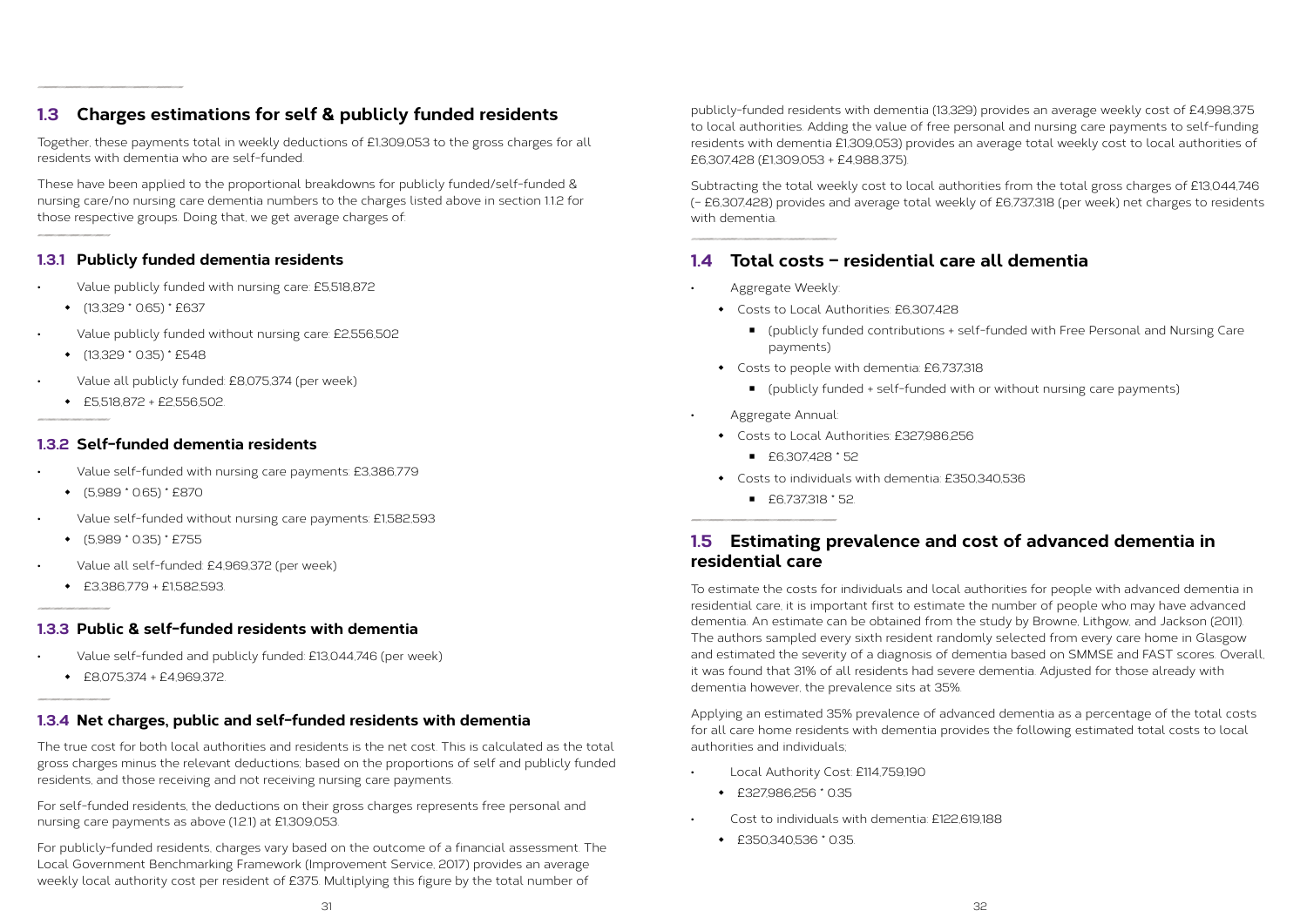| <b>Scotland</b>                                          | Children<br>and<br><b>Families</b> | Older<br>Persons | Adults<br>aged<br>$18 - 64$ | Adults<br>with<br>physical<br>disabilities | Adults<br>with<br>learning<br>disabilities | Adults<br>with<br>mental<br>health<br>problems | Adults<br>with<br>other<br>needs | <b>TOTAL</b><br><b>ADULT</b><br><b>SOCIAL</b><br><b>CARE</b> | <b>TOTAL</b><br><b>SOCIAL</b><br><b>WORK</b> (ex<br>CJSW,<br><b>Service</b><br>STRATEGY) |
|----------------------------------------------------------|------------------------------------|------------------|-----------------------------|--------------------------------------------|--------------------------------------------|------------------------------------------------|----------------------------------|--------------------------------------------------------------|------------------------------------------------------------------------------------------|
|                                                          | £'000                              | £'000            | £'000                       | £'000                                      | £'000                                      | £'000                                          | £'000                            | £'000                                                        | £'000                                                                                    |
| Direct Payments (SDS Option 1)                           | 27                                 | 670              | 5.783                       | 1.600                                      | 3,660                                      | 523                                            | $\Omega$                         | 6,453                                                        | 6.480                                                                                    |
| <b>Managed Personal Budgets (SDS</b><br>Option 2)        | $\circ$                            | 34               | 739                         | 713                                        | 25                                         | 2                                              | $\Omega$                         | 774                                                          | 774                                                                                      |
| Home Care                                                | 19                                 | 17.557           | 8,364                       | 1,895                                      | 5,056                                      | 1,229                                          | 184                              | 25.921                                                       | 25.940                                                                                   |
| Day Care                                                 | 1,695                              | 2,752            | 1,693                       | 166                                        | 1,470                                      | 55                                             | 2                                | 4,445                                                        | 6.140                                                                                    |
| Equipment and adaptations                                | 2                                  | 3.090            | 300                         | 275                                        | 16                                         | 9                                              | $\Omega$                         | 3.390                                                        | 3.392                                                                                    |
| Other non-residential services                           | 749                                | 4.169            | 3,282                       | 931                                        | 1,720                                      | 333                                            | 298                              | 7.451                                                        | 8,200                                                                                    |
| <b>TOTAL NON-RESIDENTIAL</b><br><b>CHARGING INCOME</b>   | 2,492                              | 28,272           | 20,162                      | 5,580                                      | 11,947                                     | 2,151                                          | 484                              | 48,434                                                       | 50,926                                                                                   |
| Charging income as % of Gross<br>Expenditure             | 0.4%                               | 3.3%             | 2.3%                        | 3.1%                                       | 2.4%                                       | 1.8%                                           | 0.8%                             | 2.8%                                                         | 2.2%                                                                                     |
| <b>Total Gross Non-Residential</b><br><b>Expenditure</b> | 616,554                            | 853,476          | 859,833                     | 182,563                                    | 495,409                                    | 121,733                                        | 60,128                           | 1,713,308                                                    | 2,329,862                                                                                |

- Cost to individuals with dementia: £49,047,675
	- $\leftarrow$  £122619188  $*$  04

**Figure 1** 2013/14 Non-Residential Care Charging (COSLA, 2016)

#### **1.6 Extracting the care element of care home costs**

The Fair Dementia Care Commission is concerned with the portion of care home costs which relate to a person with advanced dementia's care, rather than accommodation or hotel costs. This information is not readily available and is perhaps considered as commercially sensitive by care homes providers. The Future of Residential Care in Scotland report (Scottish Government & COSLA, 2014), provides a breakdown of average care home fees per resident per week in England. According to this data care costs account for 35% of all charges for residential homes, and 46% for nursing homes.

We have therefore assumed that the estimated total non-residential care charges paid by people with advanced dementia represents £1.9m per year (6.9% of £28m).

The average of these two percentages is around 40% which we use to estimate the proportion of charges which represent the care element. Based on thus we estimate the care element of charges paid by care home residents with advanced dementia to be 40% of the total charges the pay in care home charges.

**The net total annual costs to care home resident with advanced dementia is therefore estimated at £49,074,675**

#### **2 Non-residential care cost calculations**

#### **2.1 Number of people with dementia using non-residential care services (Scottish Government, 2017a)**

- Total 65+ social care services client base: 160,020
- Number of clients with dementia: 11,180.

This Scottish Government report acknowledges that dementia is under recorded in social care information systems and that that dementia is likely to be recorded under any of the categories of older people. Given this under recording we have assumed that all 11,180 are people with advanced dementia. This represents 6.9% of the total 160,020 people, aged 65 or over, receiving non-residential care services.

#### **2.2 Individual cost for people with advanced dementia**

Figure 2 1 provides a breakdown of non-residential social care charging income for Scottish Local Authorities in 2013/14. This shows that charging income in that period represented £28m.

- Total individual costs of people with advanced dementia £1.9m
	- £28m \* 0.69.